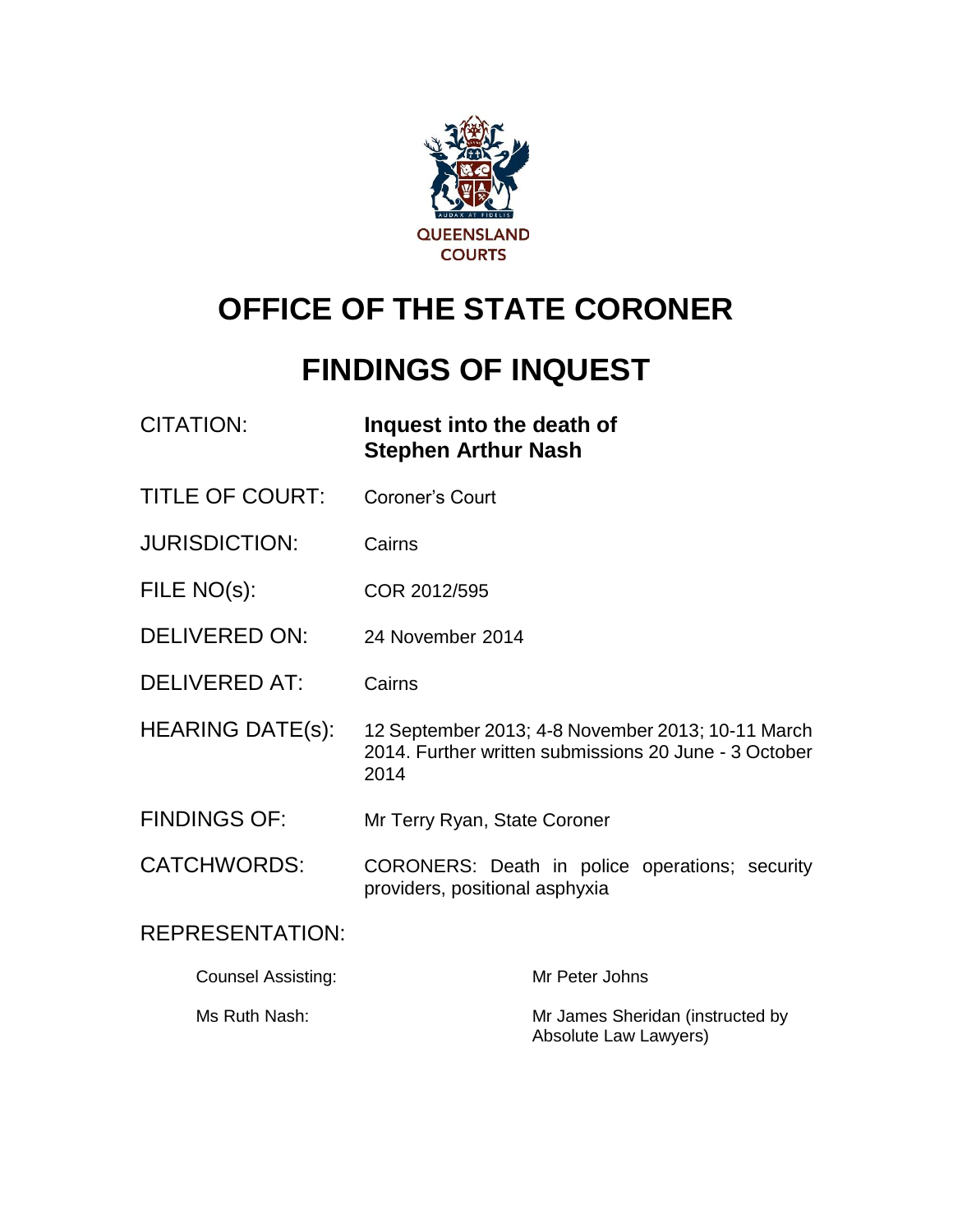Constables Joanne Wilesmith and Adam Green: Mr Calvin Gnech (Queensland

Police Union Legal Group)

QPS Commissioner: Ms Belinda Wadley (QPS Solicitors Office)

Union Jack Hotel, Nui Merebark Eric MacDonald, Kristopher Peters

Mr Tony Kimmins (instructed by O'Reilly Stevens lawyers)

Stephen Lewis: Mr Habib Mellick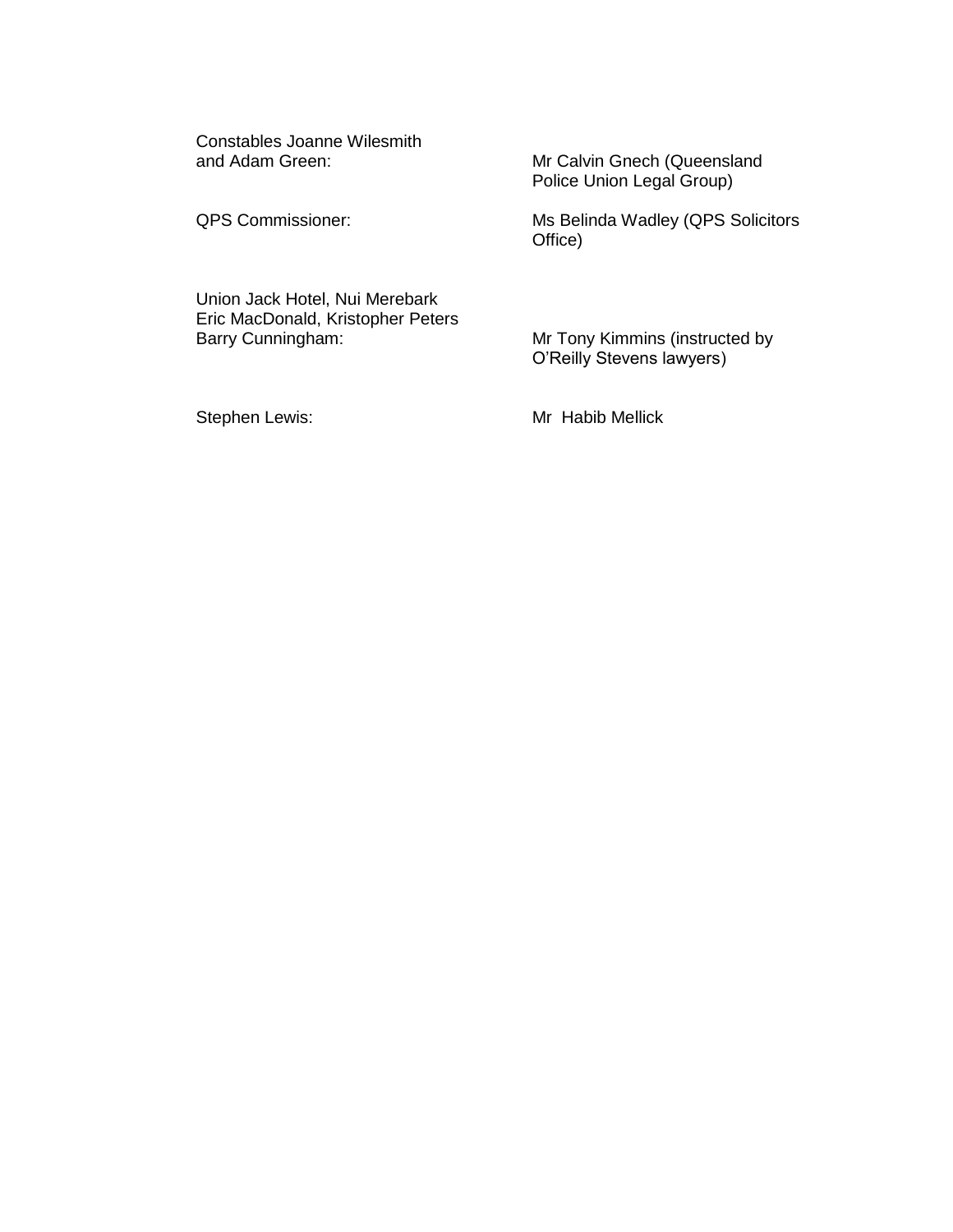## **Contents**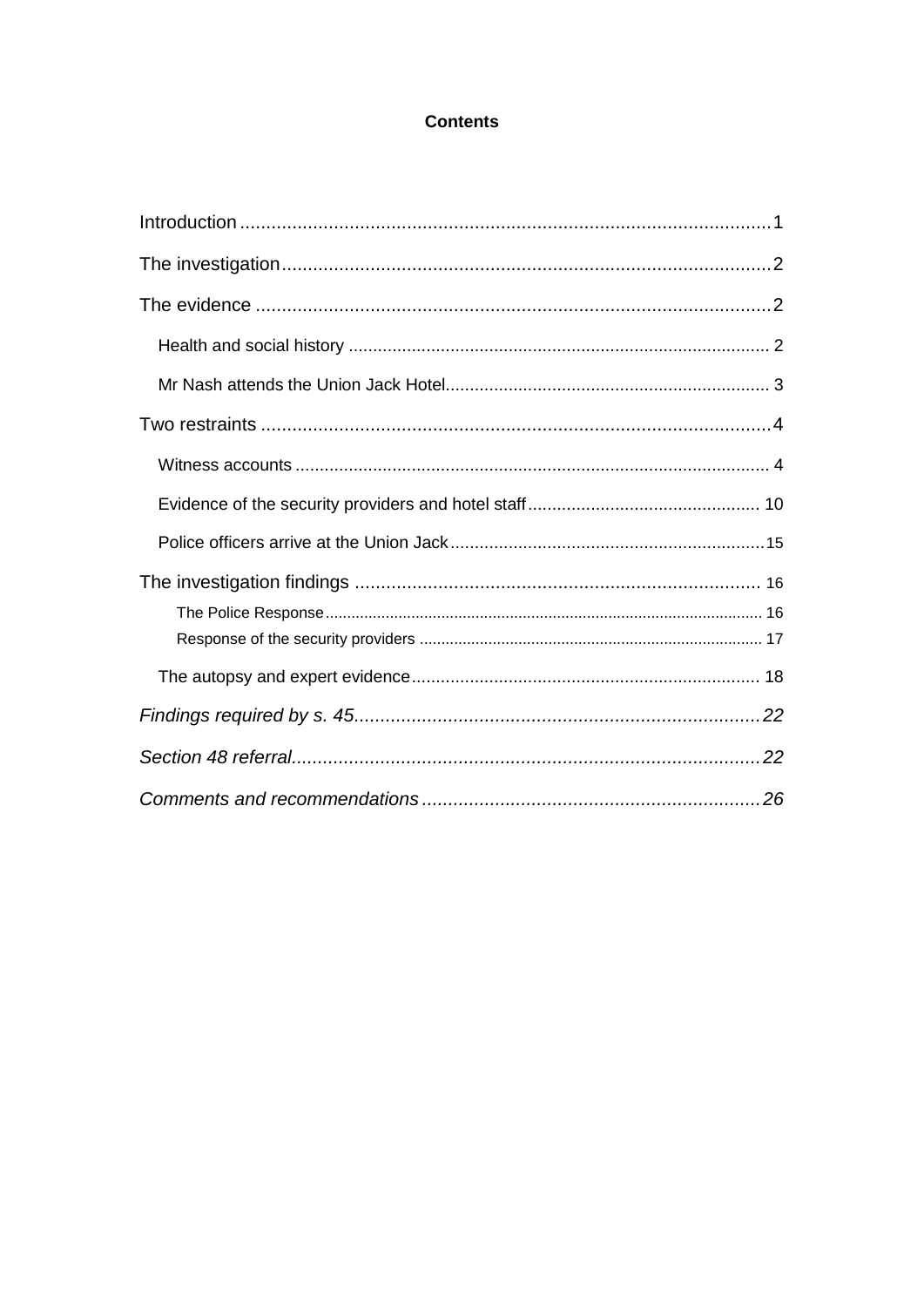The *Coroners Act 2003* provides in s. 45 that when an inquest is held into a death in custody, the coroner's written findings must be given to the family of the person who died, each of the persons or organisations granted leave to appear at the inquest and to various officials with responsibility for the justice system including the Attorney-General and the Minister for Police. These are my findings in relation to the death of Stephen Arthur Nash. They will be distributed in accordance with the requirements of the Act and posted on the website of the Office of the State Coroner.

# <span id="page-3-0"></span>**Introduction**

Stephen Nash and his partner, Jasmine Mountford went to the Union Jack Hotel in Cairns late on the afternoon of Saturday, 18 February 2012. They had planned to spend the evening relaxing in Cairns and then stay overnight at a local resort.

They had consumed a significant amount of alcohol during the course of the day and at approximately 8:48pm, Mr Nash was asked to leave the Union Jack Hotel by two security providers working at the hotel. While he was being led from the hotel's beer garden there was an altercation between Mr Nash and three security providers, which included the application of a head lock/neck hold by one of these men.

Three of the security providers involved in Mr Nash's restraint (Stephen Lewis, Nui Merebark and Eric MacDonald) were licensed crowd controllers under the *Security Providers Act 1993,* and were working in that capacity at the Union Jack Hotel on 18 February 2012. Barry Cunningham and Kristopher Peters were employees of the hotel but were not employed to undertake crowd control. They did not hold crowd control licences. However, I will refer to all these persons as security providers in these findings.

After this initial restraint Mr Nash appeared to calm down and was released. When he regained his feet Mr Nash punched security provider Lewis forcefully in the mouth. This led to a second and longer period of restraint, during which Mr Nash was taken to the ground and held down by three security providers and two other hotel employees over approximately 12 minutes.

For much of this period Mr Nash continued to struggle with the security providers. He was then handcuffed when police officers arrived at the scene at about 9:04pm and rolled on to his side. After police officers failed to detect a pulse they performed resuscitation efforts until Mr Nash was eventually transported to the Cairns Base Hospital. Mr Nash was placed on life support and did not regain consciousness. He was declared deceased at 1:30am on 20 February 2012. This was 29 hours after he was first restrained at the hotel

These findings:-

- confirm the identity of the deceased person, the time, place and medical cause of his death;
- consider whether the security providers involved were justified in using force against Mr Nash; whether the force used was necessary and reasonable, and whether it contributed to or caused his death;
- consider the adequacy of the training provided to the staff at the Union Jack Hotel in Cairns with regards to the safe application of force or restraint;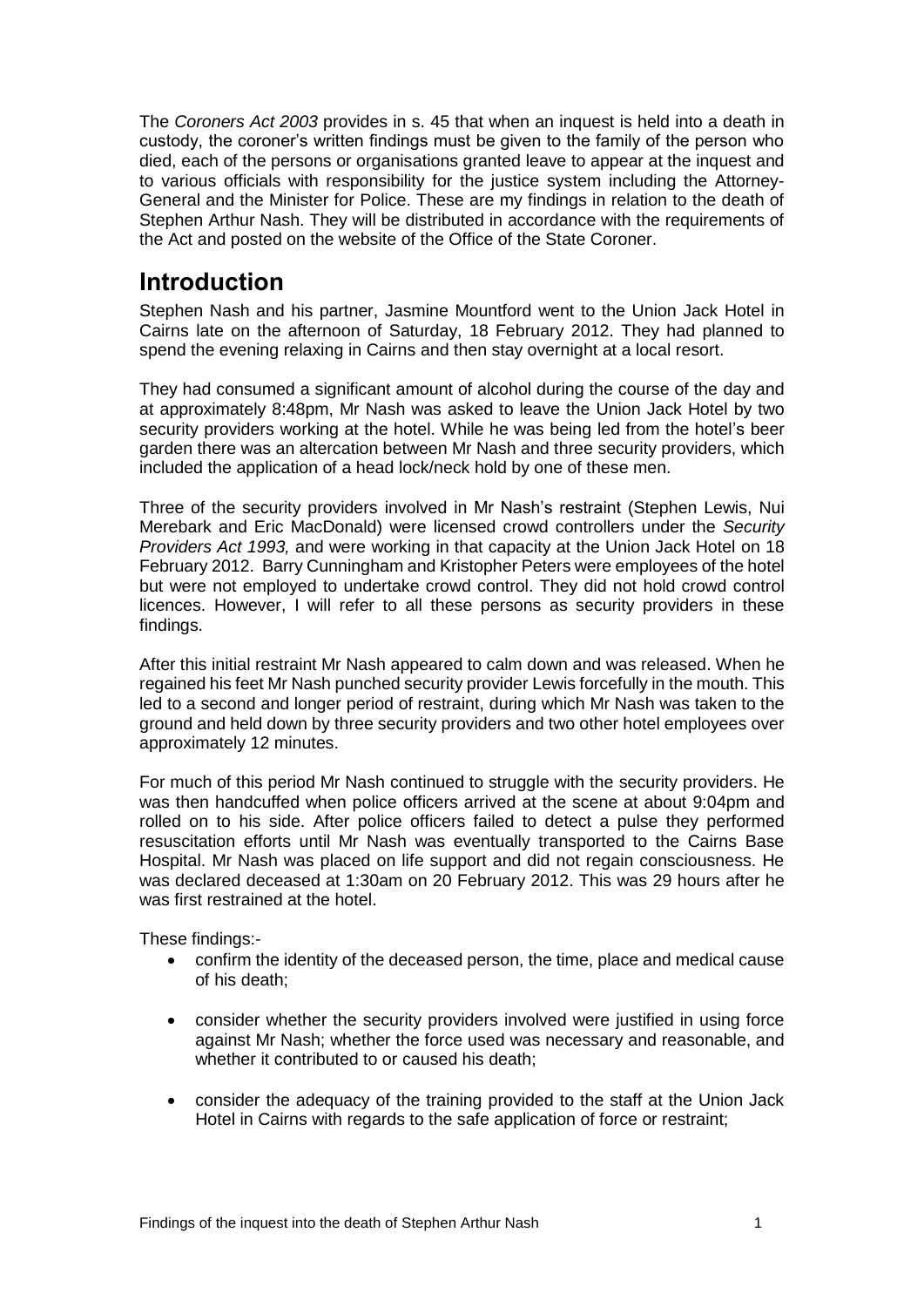- consider whether the first two police officers to have contact with Mr Nash on the night of 18 February 2012 acted in accordance with QPS policy and procedure; and
- consider the adequacy of the minimum training requirements for the licensing of security providers with regards to the safe application of force or restraint.

# <span id="page-4-0"></span>**The investigation**

As police officers were in attendance and had handcuffed Mr Nash at the time of his restraint, his death was reported as a death in police operations under section 8(3)(h) of the *Coroners Act 2003*. An investigation was conducted by the QPS Ethical Standards Command (ESC) and a detailed report was prepared by Inspector Christopher Hobbs.

A post mortem examination was conducted on Mr Nash's body at the Queensland Health Forensic and Scientific Services (QHFSS) facility at Coopers Plains on 22 February 2012. Blood and urine samples taken on admission at the Cairns Base Hospital were obtained and subject to further toxicological testing.

I am satisfied this matter has been thoroughly and professionally investigated and all sources of relevant information have been accessed and analysed.

The death of Mr Nash was the subject of a separate full investigation by the Cairns Criminal Investigation Branch with assistance from the Homicide Investigation Group.

# <span id="page-4-1"></span>**The evidence**

# <span id="page-4-2"></span>*Health and social history*

Stephen Nash was born in Sydney on 27 July 1972, making him 39 years of age when he died. He was survived by his mother, Ruth Nash, and his sister.

Mr Nash had commenced a relationship with Ms Jasmine Mountford approximately six weeks prior to his death. It is clear they had formed a close connection.

It is also clear that Mr Nash's passing was a very sad event in the lives of his mother, partner and sister. I offer them my sincere condolences.

At the time of his death Mr Nash was employed as a truck driver and nursery assistant with Buffalo Raw Materials at Smithfield, Cairns. He lived in a share house at Yorkey's Knob, a twenty minute drive north of Cairns.

Mr Nash regularly exercised by lifting weights at the local gym. Mr Nash generally attended the gym twice each day. He was a very strong man and was described as much stronger than any other person at his gym. He was able to bench press 160kg.

At the time of his death he weighed 120kg and had a body mass index of 35.1, placing him in the morbidly obese range. He had previously used steroids to assist in gaining body mass but was reported to have stopped. There was no evidence that he continued to use steroids at the time of his death. He continued to consume several protein drinks each day to maintain his bulk.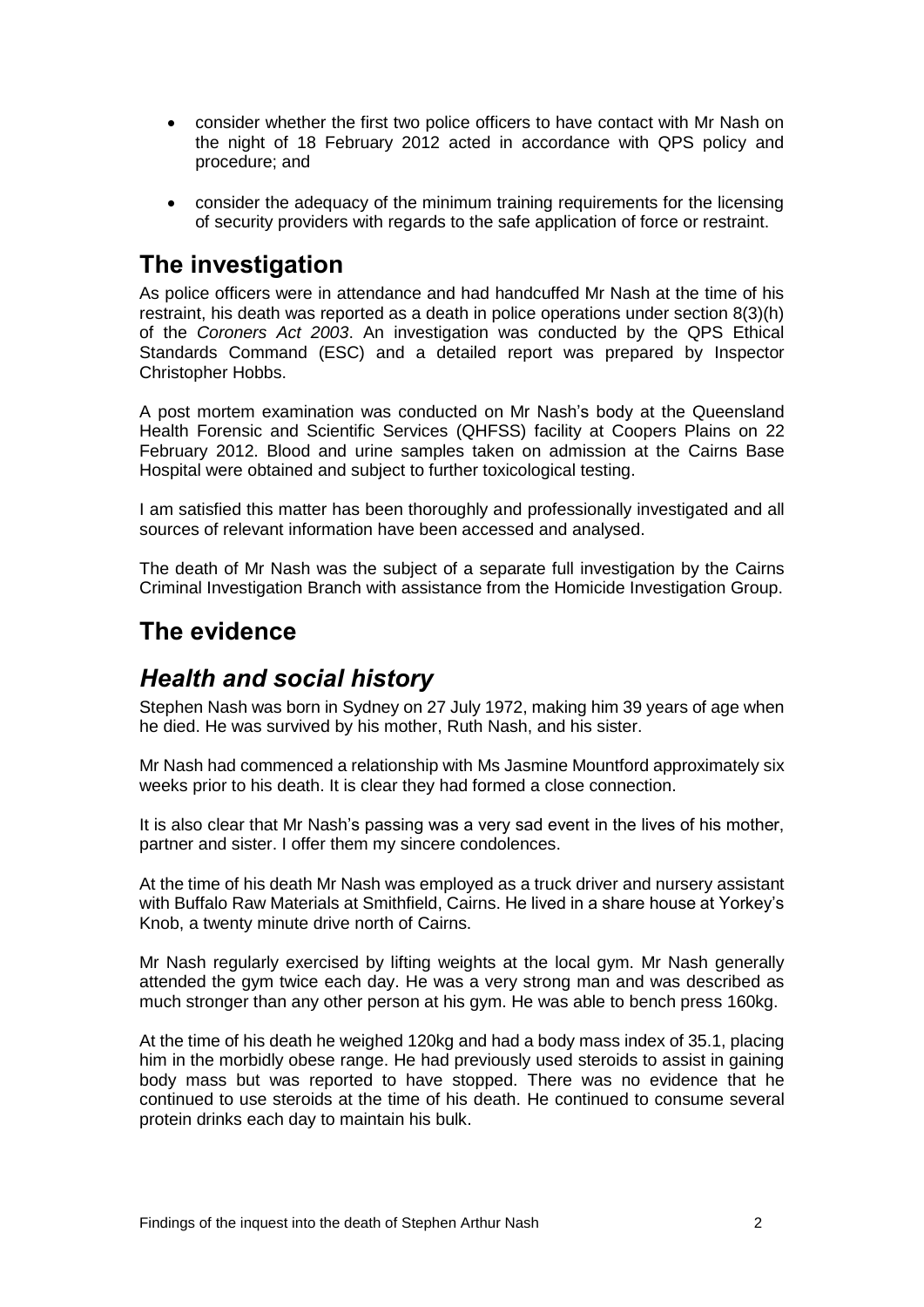# <span id="page-5-0"></span>*Mr Nash attends the Union Jack Hotel*

Mr Nash worked on the morning of 18 February 2012. He and Ms Mountford booked into their accommodation at the Novotel Oasis Resort in Cairns at approximately 2:30pm.

According to Ms Mountford, while at the Novotel Resort they consumed about half a bottle of bourbon and a bottle of champagne, mixed together. They had a quick meal at a local Italian restaurant at 4:50pm, and arrived at the Union Jack Hotel at approximately 5:40pm.

Ms Mountford indicated that they chose the Union Jack Hotel because they were aware it had a special drinks offer involving 'two drinks for the price of one' between the hours of 5:00pm and 7:00pm.

On arrival at the hotel they sat inside and Mr Nash purchased four vodka lime and soda drinks. He and Ms Mountford consumed two each. Ms Mountford stated that both she and Mr Nash felt unwell so they left the hotel at approximately 6:10pm to go to a local convenience store where they purchased chewing gum and a can of energy drink, which they shared.

They arrived back at the hotel at about 6:20pm and returned to the inside bar where they purchased four 'Bundy Five' white rum drinks, with lime and soda. They then moved to the beer garden area and sat at a table.

While in the beer garden they took advantage of a promotion for Bundy Five with Ms Mountford and Mr Nash consuming three and two shots respectively of Bundy Five with ginger beer and apple juice. Ms Mountford indicated they were drinking as fast as they could to take advantage of the promotion before it finished at 7:00pm.

After 7:00pm Mr Nash went to the bar and returned with three shots of Jaegermeister liqueur and two straight gins. He then drank one of the gins quickly and made a 'Jaeger bomb' with the other by mixing a Jaegermeister into the gin and drinking it rapidly.

After consuming a large number of alcoholic drinks, Ms Mountford's recollection of events was understandably poor. She recalls sitting alone for a time and then becoming aware of a commotion in front of the outside bar. She went to investigate and became aware that Mr Nash was being restrained on the ground.

Ms Mountford agreed under cross-examination that on this evening she was close to the most intoxicated she had been in her life, and that she could remember some things but not others.

Ms Mountford's recollection of the evening was not helped by the fact that she was not wearing her spectacles on the night, so was unable to see more than one metre clearly. She stated that when she found that Mr Nash was being restrained she asked if she could hold his head off the ground and was told that this was okay.

Ms Mountford stated that she continued to cradle Mr Nash's head on its side. She recalls that he said to her 'get them off me, they're hurting me'. She stated that after Mr Nash vomited she felt his head move and thought he was able to breathe. Mr Nash was struggling a little at this time and she thought he was trying to get comfortable. She did not become aware at any time that he had stopped breathing or lost consciousness. Ms Mountford stated that when Mr Nash was handcuffed she thought he was okay, but when police officers went to pick him up he was limp.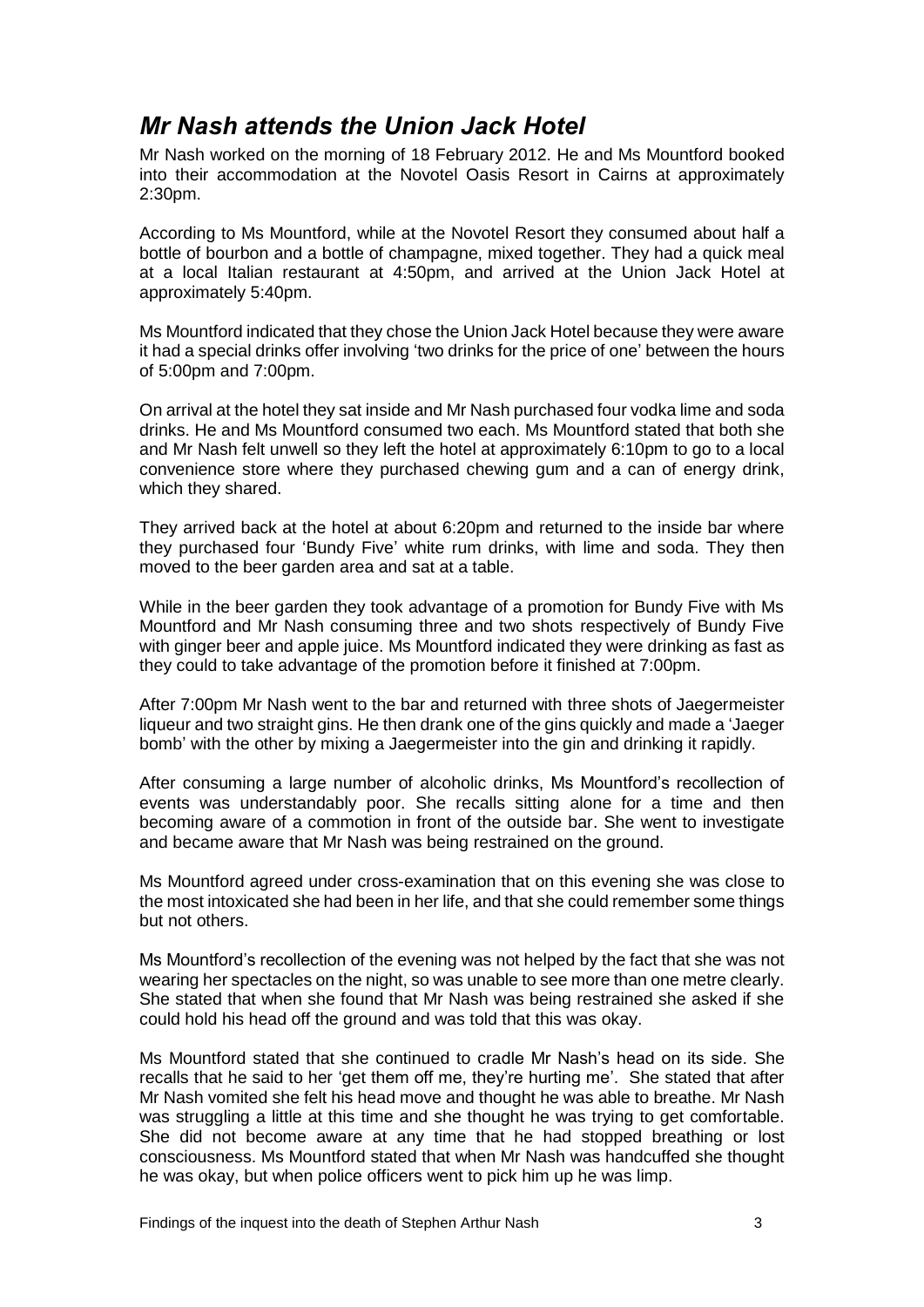In her initial statement to police, taken on the night of 18 February 2012, Ms Mountford described three to four bouncers on top of Mr Nash, who was on his back. She thought that two were holding his legs and two had their knees on his chest, 'like they were sitting on him or kneeling on him'. She agreed in cross-examination that this recollection was not correct.

In a supplementary statement she recalled that Mr Nash was lying on his stomach with two security providers positioned at each side, one positioned near his legs and another holding him by the shoulders. Ms Mountford stated that she had placed her hands under Mr Nash's head to keep his head off the concrete. She told the security provider closest to her that 'you're going to kill him' but was ignored.

She asked the security providers to release Mr Nash but was told they were unable to do so until the police arrived, because he had injured one of them. Police arrived shortly after Mr Nash had vomited. Ms Mountford described Mr Nash as becoming quieter during the course of the restraint, but agreed under cross-examination that at no stage before the police arrived did she suspect that Mr Nash had lapsed into unconsciousness.

# <span id="page-6-0"></span>*Two restraints*

By approximately 8:48pm two security providers had refused Mr Nash further service of alcohol. He was subsequently asked to leave the hotel. While being led from the beer garden to the street Mr Nash resisted and an altercation ensued. He was taken to the ground and restrained for a short period by three security providers - Stephen Lewis, Nui Merebark, and Eric MacDonald. This restraint included the application of some form of head lock or neck hold by the security provider MacDonald.

While on the ground of the beer garden, Mr Nash appeared to calm down and was released by the security providers. At this time Mr Nash got to his feet and then punched security provider Lewis. The closed fisted punch connected with Lewis's mouth area. Mr Nash struck Lewis with what could be described as a straight left punch, delivered with considerable force. The CCTV footage clearly shows this punch was delivered with such force that it knocked Mr Lewis backwards and he struggled to stay on his feet.

Mr Nash was again taken to the ground and restrained by security providers. Mr Nash was restrained on the ground for a period of approximately 12 minutes by the security providers. The exact details of what occurred during this period are unclear as the second restraint was only partially recorded on CCTV.

# <span id="page-6-1"></span>*Witness accounts*

There is a wide variation in witness accounts about how long Mr Nash was struggling with security providers and whether or not he remained still for several minutes towards the end of the second restraint. Some witnesses report hearing him state, 'I can't breathe' and observed him vomiting. Others claimed that he struggled throughout the restraint and continued to struggle when police were placing handcuffs on his wrists. As would be expected many witnesses had some level of intoxication.

Witness accounts suggest two security providers were on his legs, one on each arm/shoulder and possibly another on his back. Some witnesses stated as many as eight persons were involved but given the crowd numbers, some of these may have been onlookers. It is clear that multiple patrons witnessed and approached the scene, several interfering with events, and dancing around the people involved. There were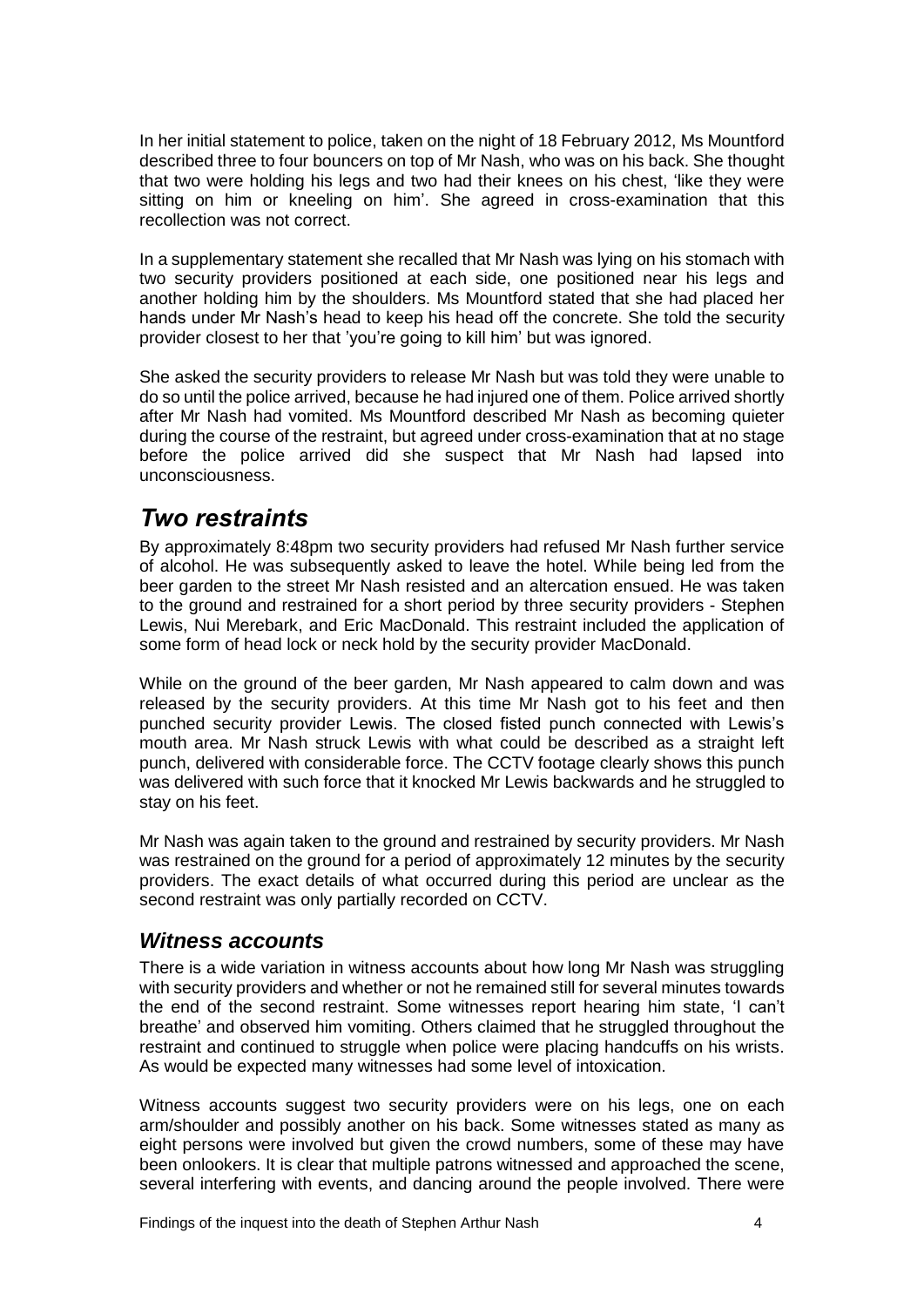over 100 people in attendance at the hotel. The hotel continued to serve drinks in the vicinity and play loud music for the duration of the incident.

#### **John Martin**

John Martin was a patron at the Union Jack Hotel on 18 February 2012. He had one drink of beer before he observed the events involving Mr Nash. He first observed Mr Nash talking with security providers and the subsequent punch thrown by Mr Nash at Mr Lewis. He could not hear the conversation between Mr Nash and security providers because of background noise, but heard the punch above that noise.

Mr Martin was able to identify security providers from photo boards. He saw security provider Merebark tackle Mr Nash to the ground. Mr Martin described two other security providers holding his legs (Lewis and MacDonald), initially bending Mr Nash's legs backwards and putting pressure on the back of his legs to try and stop his legs from moving. Mr Nash was face down. He described another security provider (Merebark) around Mr Nash's upper body but could not recall exactly where he was holding him as his view was obscured by Lewis and MacDonald. Mr Merebark was at Mr Nash's left hand side.

Mr Martin saw a barman (Peters) place his shin in the vicinity of Mr Nash's right shoulder area to brace against him to stop him rolling around. Mr Martin described the concrete floor as quite shiny and it seemed that the security providers and other people were struggling to get a grip on the floor. This is clear from the CCTV footage.

Mr Martin's evidence was that while Mr Nash was on the ground he continued to struggle and that security were having a very hard time trying to control him. He saw the barman walk away from the group and take his phone out to make a call. The barman was only gone for a short time when he came back and tried to help the security providers again. He went to ground, half leaning on Mr Nash's upper body and trying to restrain his right arm.

Mr Martin observed that Mr Lewis was replaced by another male who he thought was someone from the general public. Mr Lewis returned after a couple of minutes and resumed control of Mr Nash's left foot. Mr Martin thought a lot of force was being applied to Mr Nash but said that the mass of people on the floor was a 'fluid moving body'.

Mr Martin saw the police officers arrive and the male officer try to place handcuffs on Mr Nash with the assistance of the female officer. They had trouble doing so as Mr Nash continued to struggle. Mr Martin then saw Mr Nash lying on his side with his hands cuffed behind his back. After looking away for a brief period Mr Martin could smell vomit. He turned back and saw that Mr Nash was lying on his back, cuffs removed, with police officers attempting resuscitation.

Mr Martin did not witness any neck restraint, punches or kicks to Mr Nash during the period in question. In his opinion, Mr Nash continued to struggle very aggressively for most of the time. While he did calm for a short period before police arrived, he started to struggle again as the police were trying to cuff him – 'it definitely did not look like the man was unconscious at that time'.

### **Shane Coyne**

Mr Coyne had travelled to the Union Jack on the 'Party Bus' with a group of friends. He first encountered Mr Nash when he saw four or five bouncers on top of a male in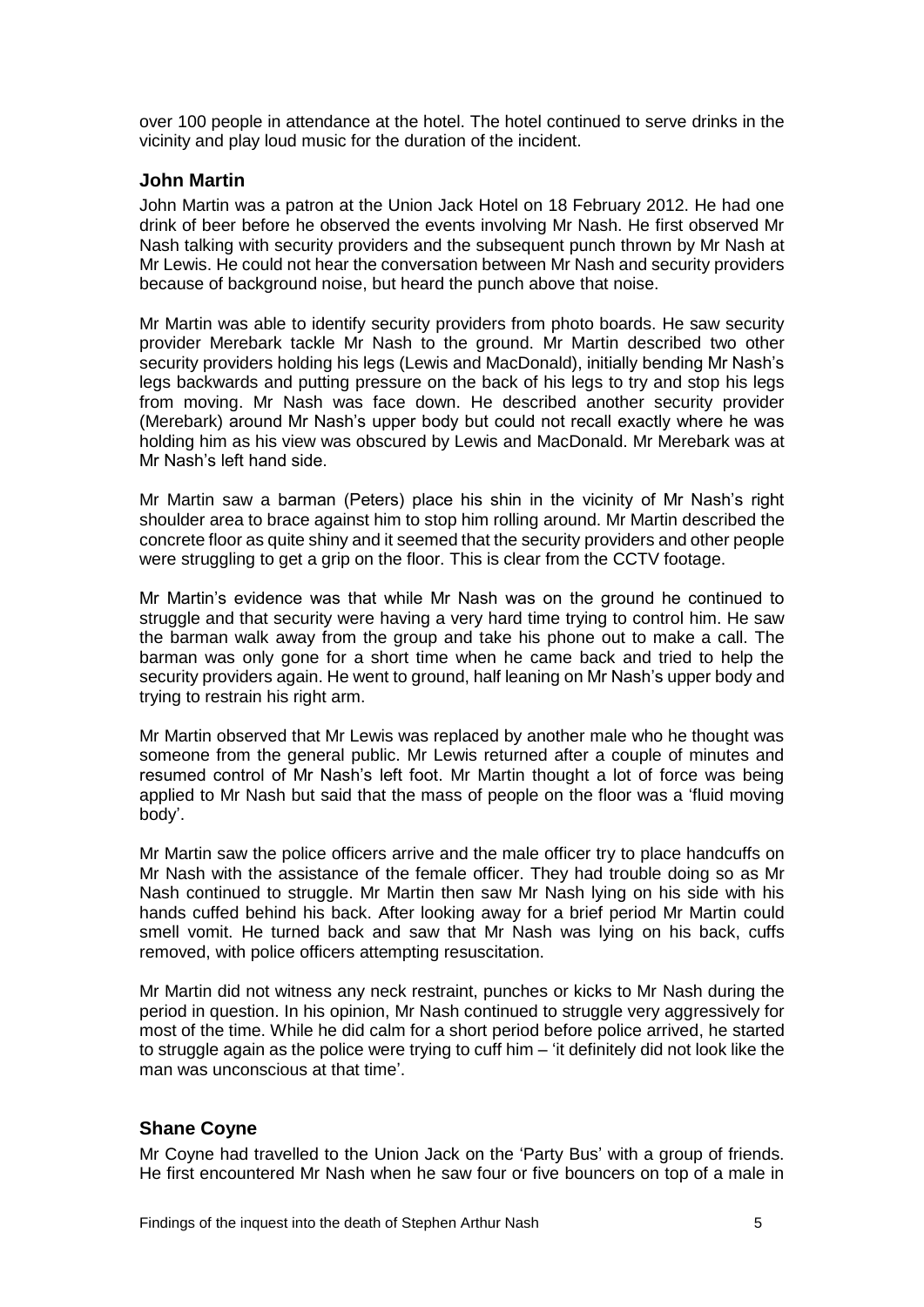the outside bar area. He described Mr Nash as lying on the right side of his body. He saw two bouncers on top of Mr Nash and the other bouncers kneeling around him.

Mr Coyne was unable to recall what part of Mr Nash's body the bouncers were touching but said they were in contact with their hands or knees. He recalled that Mr Nash was more on his back than anything else with his face up. In evidence at the inquest he indicated that once Mr Nash vomited he thought the bouncers could have done more to help, such as putting him on his stomach.

Mr Coyne observed a security provider with his knee against Mr Nash's back and at the same time holding his arm. His perspective was that the security provider was trying to keep him upright and that the security provider was leaning away from him. Another two security providers had contact with Mr Nash's chest with their hands while they knelt on the floor.

### **Deborah Simpson**

Ms Simpson was a qualified nurse and psychologist who had worked in correctional facilities. She was familiar with the phenomenon of restraint asphyxia. She observed that Mr Nash was face down with one security provider across his shoulders with his entire weight on Mr Nash. Another security provider had his hand around his neck in a headlock. A third security provider had his knee up on his back.

Ms Simpson saw two other security providers holding Mr Nash's legs, where they were trying to keep him down because he was 'struggling strongly, jumping like crazy to get up'.

Ms Simpson's evidence was that she was concerned that Mr Nash was unable to breathe, and when he vomited a frothy vomit he was not moving. However, Ms Simpson was not in a position to see whether Mr Nash was conscious from where she was located. Ms Simpson recalled seeing a female approach Mr Nash while he was on the ground but did not see her touch him at any time.

### **Brendan Giacomi**

Mr Giacomi was returning to the Garden Bar when he observed six or seven bouncers on top of a person, with a couple of them holding the person in a restraint. He observed Mr Nash was lying on his stomach face down. He observed one of the security providers holding Mr Nash in a restraint but he could not remember the type of restraint.

He was also unable to remember whether any of the security providers were in contact with Mr Nash's back, and was unable to see Mr Nash's face.

While Mr Giacomo initially stated that he had observed the scene for 10 to 15 minutes he subsequently agreed that it was more likely only two to three minutes. He also stated that he had seen two bouncers lying with their body weight pressing down on Mr Nash. However, he subsequently agreed that one bouncer was holding Mr Nash's leg over his shoulder. A second bouncer was crouching or kneeling and restraining Mr Nash's right arm either on the ground or on his body. A third bouncer was crouching or kneeling and holding his weight on Mr Nash.

### **Sarah Ganter**

Sarah Ganter arrived at the Union Jack at approximately 8:30pm. She noticed a commotion involving five persons piled on top of Mr Nash. She recalled Mr Nash's partner was right in front of his face.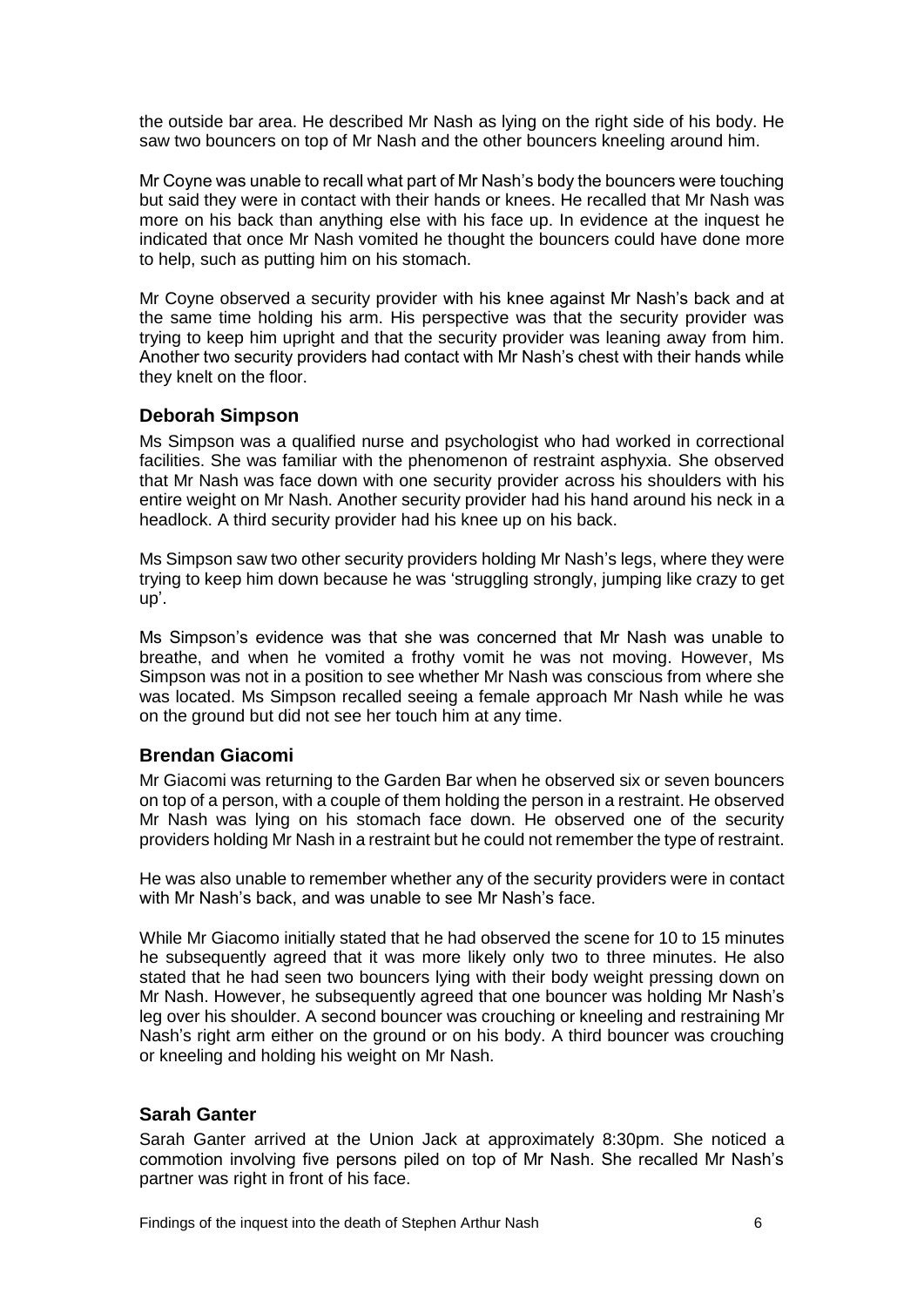Ms Ganter recalled seeing 'Steve' from the party bus around the middle of Mr Nash's back. His feet were anchored on the concrete floor and he was leaning back onto him. Two security providers were over his legs and two were on his upper body. Ms Ganter does not recall seeing Mr Nash move during this time. However, he was conscious.

Ms Ganter recalled seeing a person come and kick Mr Nash in the knee/shin area. Ms Ganter was unable to say how the bouncers were lying on Mr Nash other than they had some sort of body part holding him down. One of the security guards on Mr Nash's left side was holding his arm. A second security officer was holding his right arm. She recalls that he was pinned for five to eight minutes.

Ms Ganter drew her concerns to the attention of one of the security providers by asking him if he thought the level of restraint was really necessary.

#### **Jennifer Bantoft**

Ms Bantoft was celebrating her birthday on 18 February 2012. She had consumed two alcoholic drinks prior to the incident. She witnessed the initial altercation, and subsequently saw Mr Lewis spitting blood from his mouth in the vicinity of the toilets at the Union Jack.

Ms Bantoft saw Mr Nash being restrained on his chest with his head to the side. Initially, she saw two security providers pushing his feet towards his back and a third security provider was closer to his head with a knee positioned on his back.

Ms Bantoft said that Mr Nash was angry, trying to get security providers off him. She said that he had struggled for the whole of the ten minutes that she was observing at the same level of intensity. She did not hear Mr Nash say anything but heard security providers telling him to calm down and they would let him up. She described it as an 'intense struggle' with Mr Nash displaying violent resistance.

Ms Bantoft recalls that when police officers arrived Mr Nash was still struggling and she overheard the female officer state that they may need to Taser him. Her recollection was that he was still fighting after the QPS arrived and he was sitting up. He was flailing his arms trying to shake off the police officers who were attempting to place handcuffs on him. She had no concerns about Mr Nash's level of consciousness or his capacity to breathe.

Ms Bantoft recalled two security providers attempting to restrain Mr Nash's legs by bending them towards his back. Another was lying on him holding him down and another was leaning over him with a knee in the middle of his back and hands placed on his arms and shoulders.

Ms Bantoft described the situation as 'dynamic' with people changing positions frequently during the incident.

#### **Adam Matthews**

Mr Matthews was a tourist from the United Kingdom. He described seeing five bouncers restraining Mr Nash on the floor. The first was on his left arm, the second on the right arm, the third was on the left leg and the fourth was on the right leg. A fifth bouncer was on his back.

Mr Matthews was seated five to six metres away from the incident and had an unobstructed view. He stated that until the police arrived Mr Nash was very vocal, but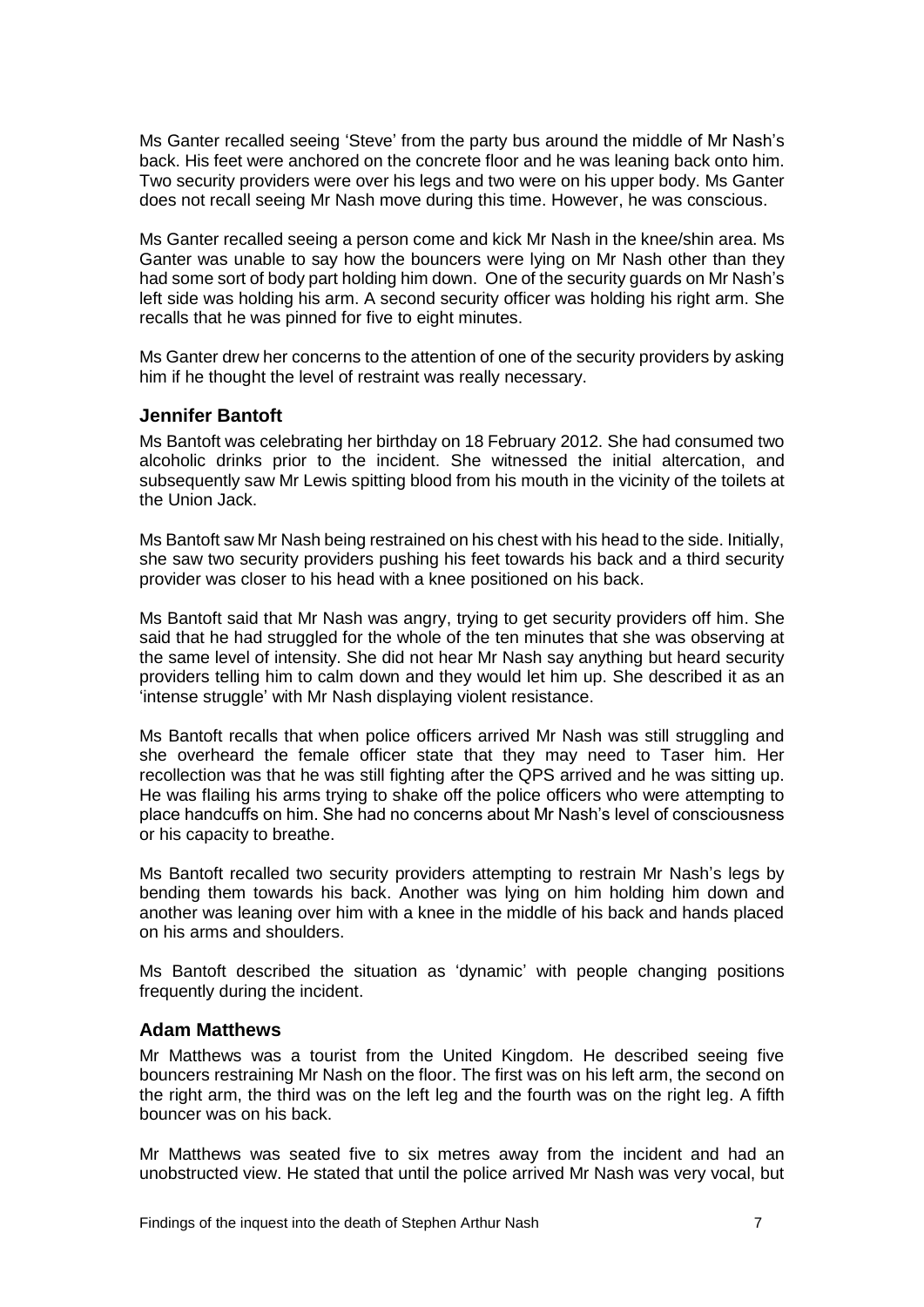moved less over time. Mr Nash was trying with all his might to get the bouncers off him. Mr Matthews saw that Mr Nash was breathing when the police officers arrived. Mr Nash continued to struggle while police attempted to place the handcuffs on his wrist. He observed that the bouncers were 'holding Mr Nash's palm down and out' and the police officer had moved it around so the palm of the hand was facing up and on the back.

He observed blinking and chest movement but was unable to see after that.

Mr Matthews thought that the struggle continued for at least 10 minutes, with Mr Nash attempting to position himself to get onto his knees. In Mr Matthews' opinion the level of force applied by the bouncers was proportionate because Mr Nash was very strong and was continually fighting against them.

## **Andre Adomaitis**

Mr Adomaitis was employed as a security officer at the Toy Box nightclub on 18 February 2011. This is located opposite the Union Jack Hotel on Spence Street.

While he was setting up for the evening, one of the organisers of the Party Bus told him that security at the Union Jack needed help in managing a patron. He ran across to the hotel where he saw four security staff with Mr Nash. He recognised two of the men as Eric McDonald and Nui Merebark, who he knew through his work in the security industry. Three security providers had hold of Mr Nash and one was overlooking the situation.

Mr Adomaitis assessed that the security providers had Mr Nash under control but that he was in a 'funny position', on his front with his upper body slightly off the ground. Mr Nash was being held but he was not fighting or struggling until one of the police officers placed the handcuffs on his wrist. Mr Adomaitis did not consider that the security providers were placing downward pressure on Mr Nash. They were restraining his legs to stop him kicking, and his arms to stop him from throwing punches. Mr Nash was spitting a white foam but did not vomit. Mr Nash was awake and conscious and he observed Ms Mountford talking with him throughout the restraint. He agreed that he was not at the scene for the entire period of the restraint.

Mr Adomaitis stated that in his training as a security provider he had been instructed on the dangers of restraining a person on the ground, as well as the dangers of using a neck restraint.

Mr Adomaitis had assisted police investigators in the making of a video re-enactment of the respective positions of the security providers in restraining Mr Nash. He maintained that this was an accurate depiction of the restraint. This was played at the inquest and indicated the following:

- Eric MacDonald was securing both Mr Nash's legs;
- Nui Merebark was securing Mr Nash's left arm with a wrist lock;
- A third security provider was placing downward pressure on Mr Nash's back with his hand:
- A fourth security provider was attempting to secure Mr Nash's right arm.

### **Robert Fenwick**

Mr Fenwick was the manager of the Toy Box nightclub. He followed Mr Adomaitis across to the Union Jack Hotel. He was acquainted with all hotel and security staff at the Union Jack through his involvement in the hospitality industry. Mr MacDonald had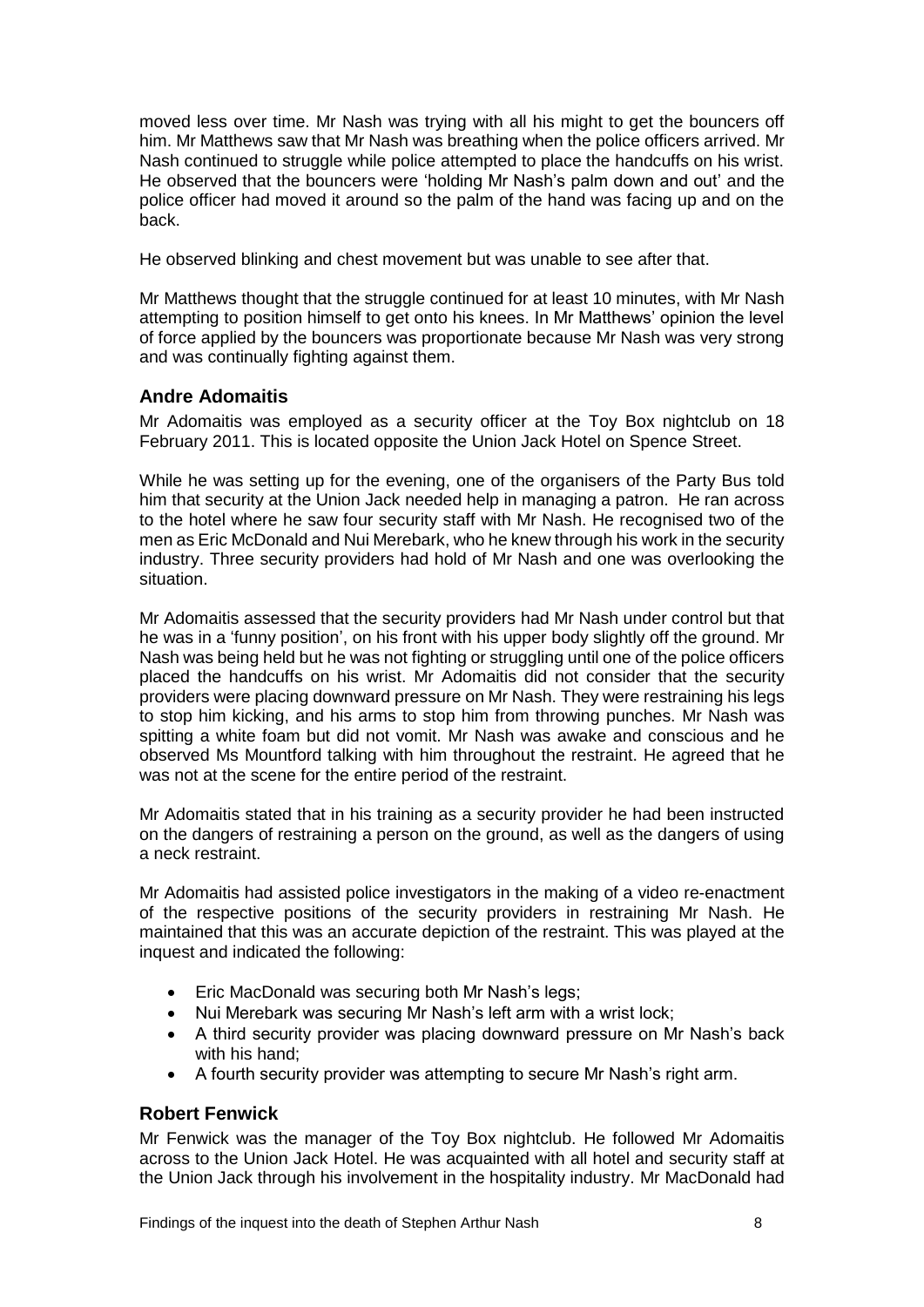been employed by Mr Fenwick previously for a period of approximately six to eight months.

Mr Fenwick was at the hotel for approximately two minutes before the police arrived. He saw Mr Nash struggling to free himself from the grip of the security staff by moving his legs as well as his arms. He was unable to see Mr Nash's face but indicated that he was moving the whole time.

Mr Fenwick also attended at the Cairns police station following the incident and had participated in the making of a re-enactment video which he considered to be an accurate depiction of the restraint. This indicated the following:

- Eric MacDonald was securing both Mr Nash's legs;
- Nui Merebark was securing Mr Nash's right arm, kneeling beside him;
- Barry Cunningham was placing downward pressure on Mr Nash's shoulder blades with his hand;
- Stephen Lewis was securing Mr Nash's right arm, kneeling beside him.

#### **Corrine Grant**

Corinne Grant was working as a bar attendant in the garden bar at the Union Jack Hotel. She had worked there for three months. She noticed that Mr Nash was being held on the ground on his stomach with his legs pulled up to his back. She recalled that Nui Merebark had hold of one of Mr Nash's legs and did not change position during the period of the restraint. She did not recall that Mr Merebark was holding Mr Nash's left arm.

Ms Grant's statement to the police indicated that Mr Eric MacDonald was responsible for holding Mr Nash's left arm. However, in cross-examination she agreed that she was not sure who was holding what part of Mr Nash's body.

One of the kitchen hands, Kris Peters, also helped by grabbing one leg and pushing it up. She thought that the security providers were putting a lot of pressure with their body weight on Mr Nash, for what seemed like 30 minutes.

### **Latoya Chandler**

Ms Chandler was at the hotel with Ms Ganter. She noticed a security provider patting his face and asked if he was okay because he looked like he had been in an altercation.

She then saw Mr Nash on his knees and subsequently being taken to the ground where he resisted for about five minutes. She was unable to recall the position the security guards had taken and what contact they had with Mr Nash. It seemed they had all their body pressure on him. A security guard restraining Mr Nash's left arm was leaning against Mr Nash with the arm between his legs.

Ms Chandler observed one security guard, wearing a 'rock and roll' T-shirt, kick Mr Nash in the shin or his knee on three or four occasions. Both Mr Nash's legs were pinned to the ground from the knee up.

Ms Chandler observed Mr Nash's partner lying down and holding his hand. She stated it was very loud and she could not hear anything being said.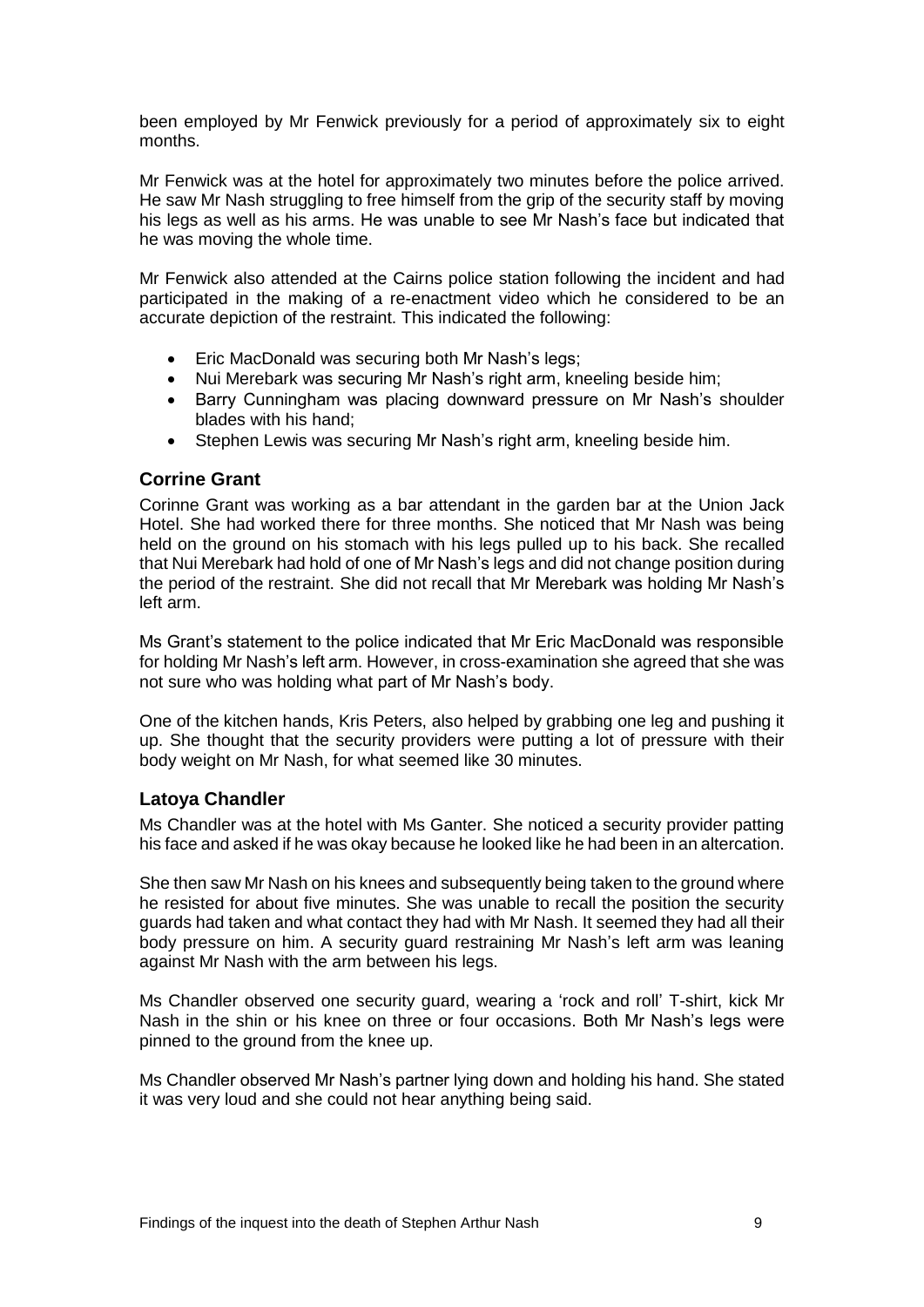# **Annette Bletchly**

Ms Bletchly became aware of Mr Nash's restraint when she had to walk around him to go to the bathroom. She had difficulty identifying the position of Mr Nash because there were too many other people on top of him to see.

It appeared to Ms Bletchly that security staff were leaning on top of Mr Nash. They had braced themselves with their feet and were leaning with their upper bodies over the top. She was unable to tell whether Mr Nash was moving or not. She also witnessed someone come up to the group and kick into the group.

## **Senior Sergeant Hayden**

Senior Sat Hayden is the officer in charge of the operational skills section at the Queensland Police Academy. Senior Sgt Hayden did not witness the incident but was asked to review materials provided to him by investigators, including re-enactment videos.

Senior Sgt Hayden indicated that the preferred option for the restraint of Mr Nash would have been for security officers to adjust the position while maintaining control of him, by putting him onto his side into the recovery position to allow him to breathe. He acknowledged that the security providers had not been trained in this regard.

Senior Sgt Hayden's opinion was that it was possible that security providers had confused Mr Nash's efforts to breathe with attempts to fight security. He was aware from previous deaths in custody that towards the end of a restraint there can be a sudden increase in the intensity of the apparent resistance from the person being restrained as they struggled to breathe, which in turn leads to the increased application of force.

# <span id="page-12-0"></span>*Evidence of the security providers and hotel staff*

Each hotel staff member and security officer involved in the restraint of Mr Nash was directed to give evidence pursuant to section 39 of the *Coroners Act 2003.*

## **Nui Merebark**

Mr Merebark was employed by the Union Jack Hotel as a crowd controller. He had been working there for only two weeks but had worked as a crowd controller for five years. At the relevant time he weighed 105 to 110kg and was 198cm tall.

He was rostered on duty with Eric MacDonald on 18 February 2012. A third security guard employed by the Ultimate Party Bus accompanied the persons travelling on that bus to the hotel. Mr Merebark knew this person as 'Stephen'.

Mr Merebark was the holder of a security provider's licence. He stated that his training included a small amount of information in relation to restraint techniques, but he learnt more 'on the job'. He had received some instruction in relation to restraining patrons on the ground – this focused on trying to restrain the limbs and not putting too much weight on the person's body. It was preferable to restrain persons while they were upright, get them out of the venue and release them – 'It was only in the most out of hand situations that you really want to take someone to the ground if they are out of control'.

Mr Merebark was aware that it is not advisable to place weight on a person on the ground 'because it restricts the breathing in the body' and that the same applied to neck restraints.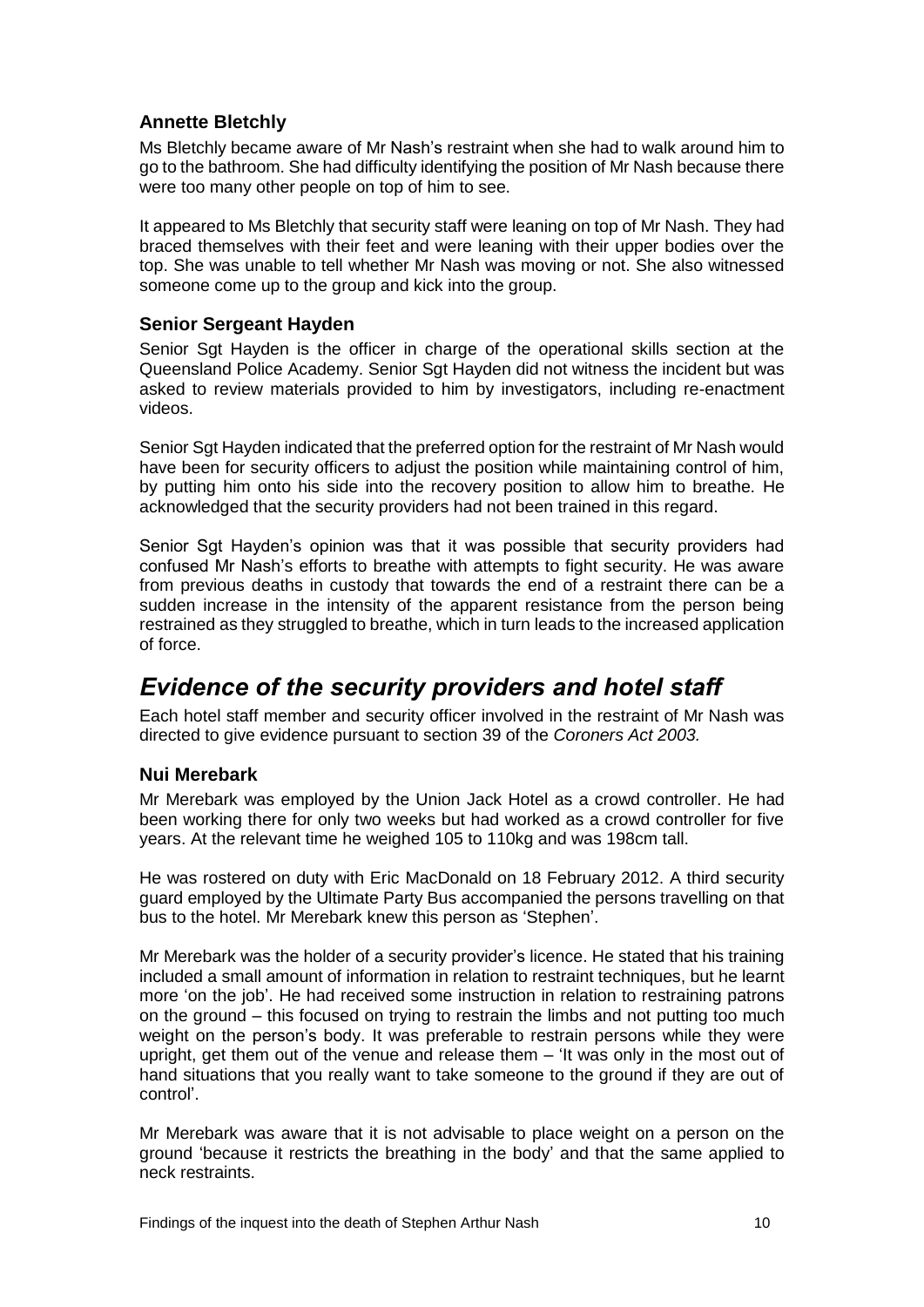On commencing employment at the Union Jack Hotel he was provided with the hotel's guide for crowd controllers, but this guide did not specifically deal with ground restraint. Mr Merebark had been involved in restraining persons on the ground on multiple occasions during his career.

Mr Merebark first became aware of Mr Nash when he complained about the music being played in the hotel. This was at around dusk, two hours before the restraints. Mr Nash seemed aggressive and asked that heavy metal be played. He observed that Mr Nash had been drinking a lot of Red Bull and was drinking quickly.

Approximately 15 minutes before the first restrain, Mr Merebark advised Mr Nash that he had probably had too much to drink and it would be time to leave shortly, after he had finished his drinks. His evidence was that Mr Nash tried to 'stare him down' but then agreed to this request.

Mr Nash returned to the bar soon afterwards. Mr Merebark then asked Mr Nash to leave the hotel again. Mr Nash's response was to become verbally abusive. He told Mr Merebark that he could 'destroy' the hotel security staff and that you will 'need an army'.

After speaking with Mr Nash for several minutes he was joined by Mr Lewis, at which time Mr Nash became more aggressive and attempted to drag Mr Merebark to the ground. Mr Merebark attempted to restrain Mr Nash's arm and march him out of the beer garden with the assistance of Mr Lewis and Mr MacDonald. However, Mr Nash was throwing them off with his free arm.

Mr McDonald subsequently dragged Mr Nash to the ground. Mr Merebark applied some downward pressure with his knee to Mr Nash's torso during this episode. Mr Merebark stated that at this point he asked the bar manager, Barry Cunningham, to call the police.

Mr Nash continued to lash out during this restraint. When Mr Nash agreed to calm down, it was agreed that the security staff would let him up and he could walk out of the hotel. However, after Mr Nash was released he punched Mr Lewis in the face. Mr Merebark then wrestled with Mr Nash and took him to the ground. Barry Cunningham came to assist him. Mr Merebark took hold of Mr Nash's right arm and Mr Cunningham took his left arm.

They struggled to restrain him so they rolled Mr Nash onto his stomach with Mr Merebark assuming control of the left arm and Mr Cunningham the right arm. Mr Merebark said that Mr MacDonald then grabbed Mr Nash's legs.

Mr Merebark attempted to place Mr Nash's arm behind his back but he was unable to do so because of his strength. He then laid his arm flat along the ground and placed his knee just above his elbow along the triceps.

Mr Merebark's evidence was that his body weight was pressing down on Mr Nash's elbow. His hips may have also leant against Mr Nash's torso. He said that Mr Nash broke free on several occasions and had 'crazy impressive strength' like he had never seen before. While the level of struggle diminished over time, he said that Mr Nash continued to struggle up until the point that he was handcuffed by the police. Mr Nash repeatedly stated that he would shoot Mr Merebark. He was not aware that Mr Nash had vomited until after he had been rolled on to his side when the police arrived.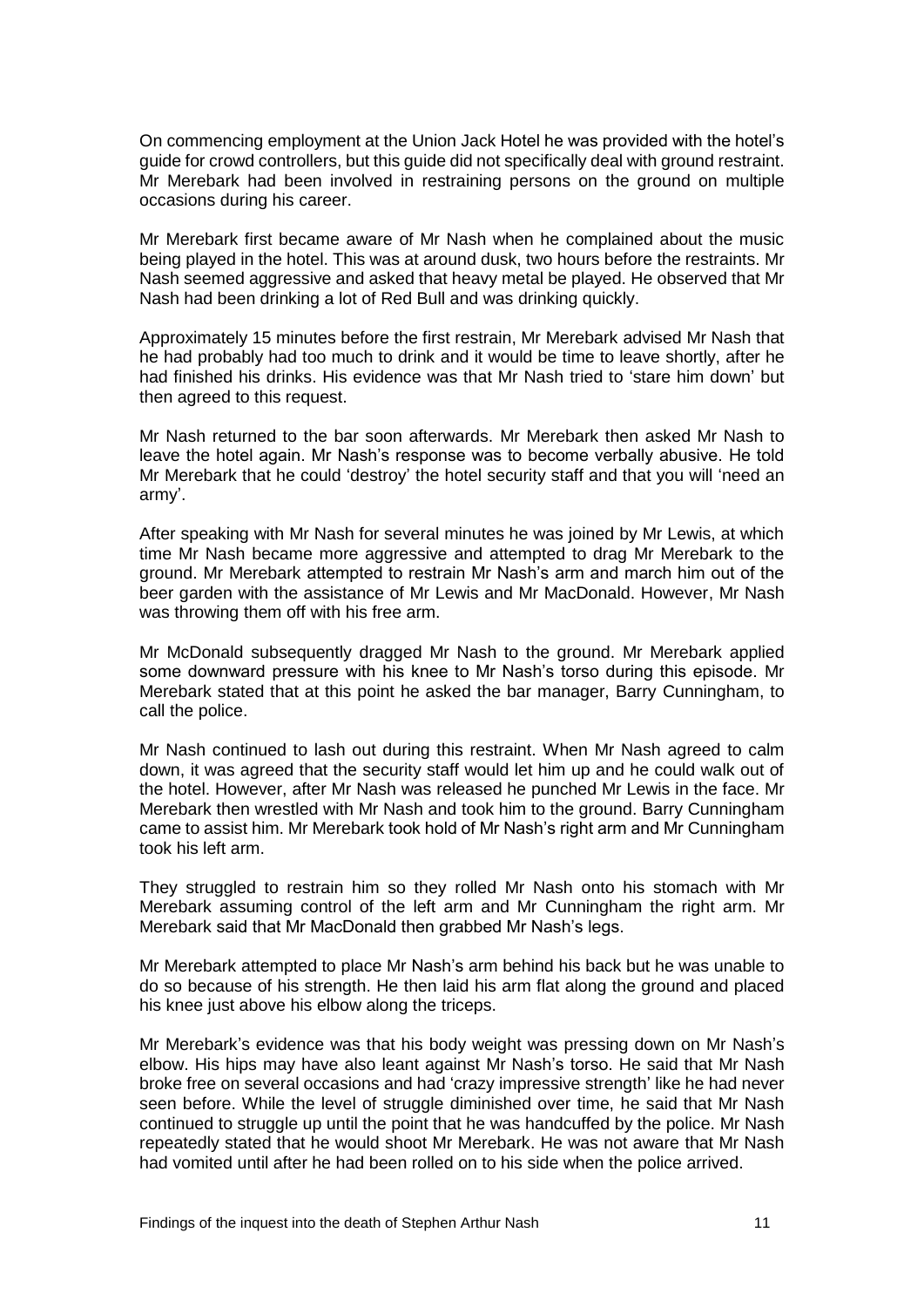Mr Merebark's evidence was that during the second restraint Mr McDonald was leaning back against Mr Nash's body and Mr Cunningham was pushing his right arm against his back. There were several interchanges between chef Kris Peters and security guard Stephen Lewis so that they could give each other a rest.

Mr Merebark recalled that someone might have been striking Mr Nash in the legs because of the nature of the movement. When he told them to stop they said 'he has already struck one of us'. His response was it did not matter as 'we have got him restrained now'.

## **Barry Cunningham**

Barry Cunningham was employed as the bar manager at the Union Jack Hotel. His primary role was bartending and he was not a licensed crowd controller.

He had worked at the hotel for about three months and had previously worked as a venue manager in supervisory roles with respect to crowd controllers. He had no training in relation to the application of physical restraint. At the relevant time he weighed approximately 100kg and was 193cm tall.

Mr Cunningham first became aware of Mr Nash when Mr Peters alerted him to a fight. He came out from behind the bar and saw Mr Merebark and Mr McDonald struggling on the ground with Mr Nash. The situation looked dangerous to Mr Cunningham so he called the police. As the situation appeared to deteriorate he handed the phone to Mr Scott Lane, an employee of the Ultimate Party Bus, who completed the call.

Mr Cunningham recalled that Mr Merebark was trying to immobilise Mr Nash's left arm and Mr MacDonald was trying to restrain his legs. Mr Cunningham was trying to restrain his right arm with both hands on his forearm. He said that Mr Nash was constantly pulling against him trying to straighten his arm out and that he was actually lifting him off the ground. He was lying on the ground next to Mr Nash. He did not recall placing his body weight on Mr Nash's back or chest, but conceded there could have been periods where he was placing weight on his arm and therefore his back.

He recalled Mr Nash saying that he was going to shoot the security providers and that they were going to be killed. He recalled that Mr Merebark was kneeling down on Mr Nash's left arm. Mr McDonald had crossed Mr Nash's ankles and was holding them to his chest with Mr Nash's knees bent. At one point Mr Lewis took over from Mr Cunningham because he physically was unable to hold his arm after about 10 minutes.

Mr Cunningham did not recall seeing Mr Nash being kicked during the struggle, but identified that the person making the kicking movements on the CCTV footage was likely to have been Christopher Peters.

Mr Cunningham's recollection was that Mr Nash continued to struggle until the police arrived. He did not hear Mr Nash say 'I can't breathe'.

#### **Stephen Lewis**

Mr Lewis had been employed by Queensland Security Providers for seven years and continued to work for them. On 18 February 2012, he was working on the Ultimate Party Bus, which he described as a 'pub crawl' across five different venues. Most patrons on the bus where backpackers and the Union Jack was the second stop. His primary role was in relation to Party Bus patrons, who could be identified by a wristband. If he had concerns about other hotel patrons he reported those to hotel staff.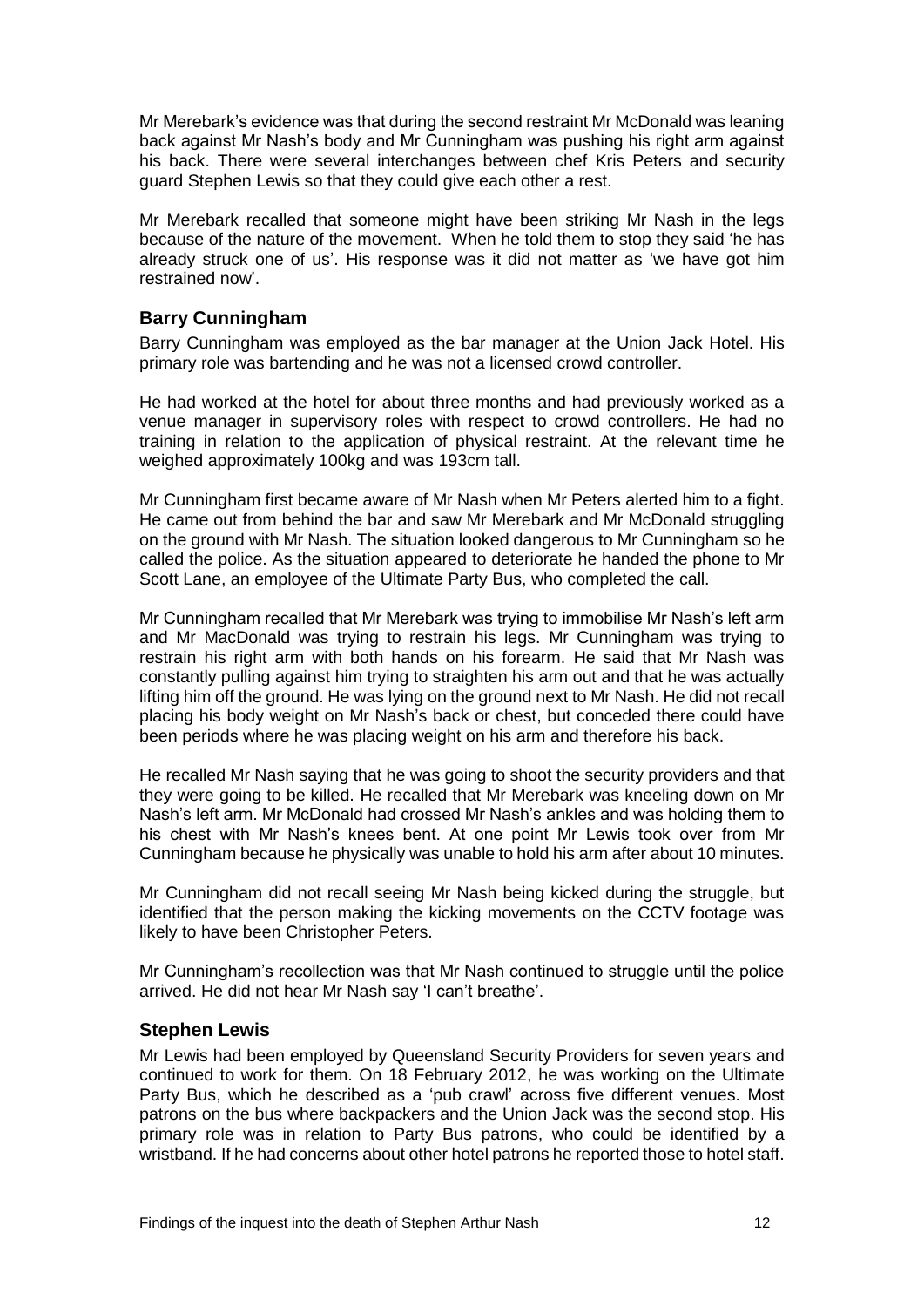Mr Lewis said that he had one week of initial training and then updates were arranged by QSP every couple of years. He had not received any training in relation to positional asphyxia, restraint asphyxia, or the dangers of restraint on the ground.

His interaction with Mr Nash was the first time that he had restrained a person on the ground.

Mr Lewis said that he had approached Mr Nash in order to assist Mr Merebark. He told him that he was refused service and asked him to leave the venue. Mr Nash's response was 'if you want me to leave you will have to throw me out'.

Mr Lewis was struck by Mr Nash after the first episode of restraint and recalled that this dazed him and caused his vision to be blurred. He was also bleeding from the nose and mouth.

When he returned to the beer garden he saw Mr Nash being restrained on the ground. Mr McDonald had hold of Mr Nash's legs, Mr Merebark and Mr Cunningham were restraining his upper body. Mr Lewis said that he joined in the restraint by lifting Mr Nash's left foot upwards and placing downward pressure on Mr Nash's leg with his foot.

He then moved to restrain Mr Nash's right arm after Mr Cunningham told him he was getting tired and was unable to hold on. His memory of the events has been affected by the concussion he suffered from the punch to the head.

### **Eric MacDonald**

Mr MacDonald was employed as a security officer at the Union Jack Hotel. He had been licensed in this capacity for 29 years. His licence was renewed annually. In June 2011, he had done training on open hand techniques and conflict resolution with Queensland security providers. He had not received any training in relation to restraining or detaining the person on the ground. Mr Macdonald was 192cm tall and weighed around 160kg.

Mr MacDonald first became aware of Mr Nash when Ms Mountford was starting to fall asleep at the table where they were seated. He said that Mr Mia Bach approached the table and asked Mr Nash to remove her from the hotel. After Mr Mia Bach returned the bar managers were asked to stop serving alcohol to Ms Mountford.

Shortly afterwards Mr MacDonald became aware that Mr Nash was at the bar purchasing drinks for himself and his partner. Mr Merebark had a further conversation with Mr Nash in which he was requested to leave the premises. He recalled Mr Nash state that if he was going to be removed from the premises it would not be peacefully.

As Mr Merebark and Mr Lewis attempted to escort Mr Nash from the premises, Mr MacDonald saw Mr Nash pushing them away using his strength. He then took Mr Nash to the floor as he thought Mr Nash would be less likely to harm him in that position. Mr MacDonald indicated this was a strategy he had used on many occasions. He told Mr Nash that if he calmed down he would let him go.

After Mr Nash was released he did not see him punch Mr Lewis but saw the struggle between Mr Merebark and Mr Nash, at which point he jumped on Mr Nash's legs. Mr Nash flexed and threw him off. He then moved to the ground with Mr Nash's right leg across his chest and his upper thigh under his shoulder. Mr Merebark was on his left hand side with Mr Nash's arm outstretched.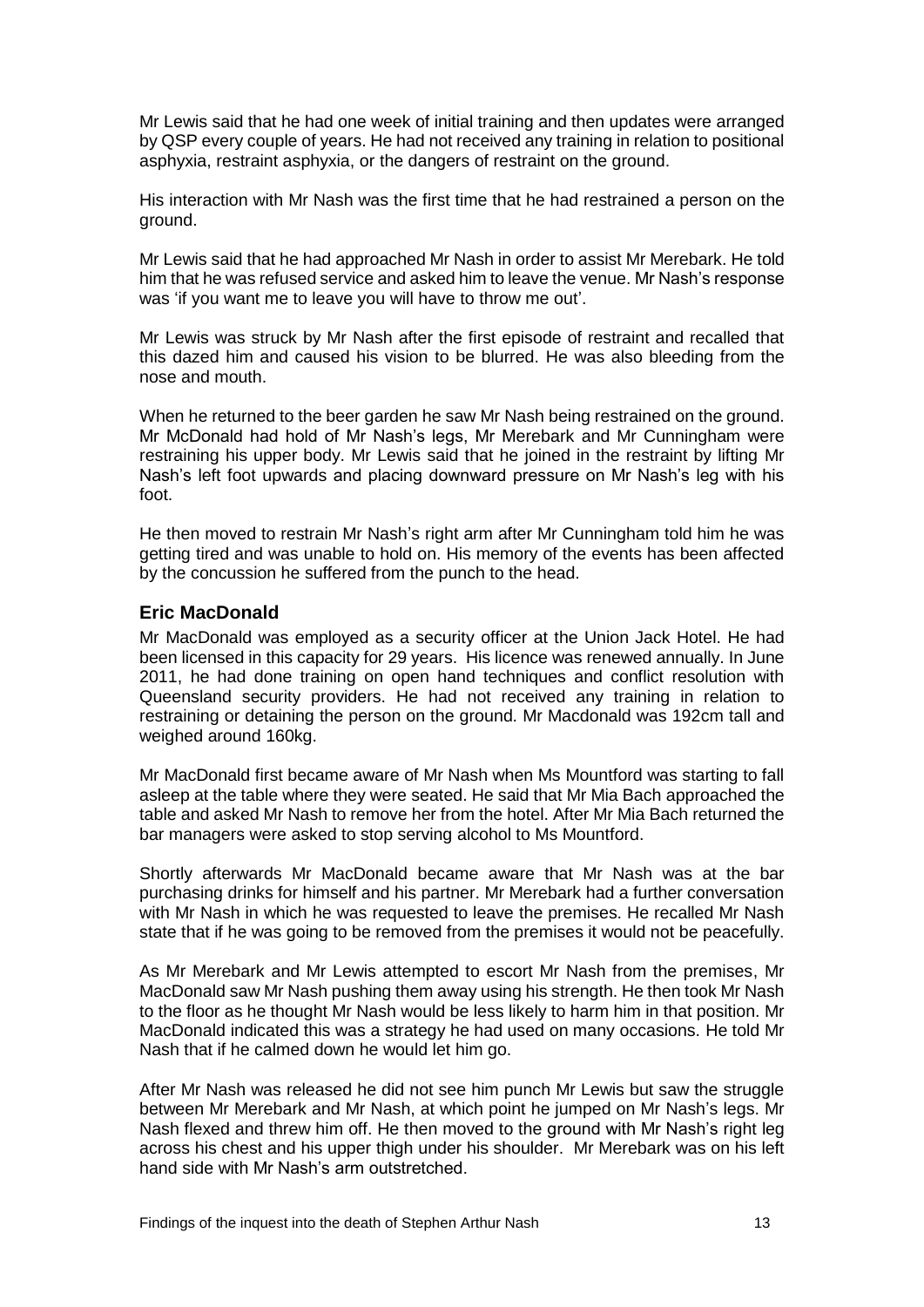Mr Nash's left leg was not restrained until Mr Peters took his ankle and pushed it toward his back. He stated that Mr Cunningham and Mr Lewis swapped on Mr Nash's right arm and that Mr Lewis was not in control Mr Nash's leg.

Mr MacDonald recalled that Mr Nash was constantly trying to flex his leg and he could not tell if he was trying to give up. He agreed that he had good control of the leg.

His objective was to restrain Mr Nash until the police arrived. He had been told the police had been called and that a representative of the Ultimate Party Bus tried to hail the police.

Mr MacDonald asked the police to cuff Mr Nash after they arrived because he was still feeling resistance and he was directed by the officer to continue to hold him. After he heard the cuffs applied he let go.

#### **Kristopher Peters**

Mr Peters was an employee of the Union Jack Hotel but was not rostered to work on 18 February 2012. His role at the hotel was kitchen hand. He was not a licensed security provider and had no training as such.

At the time of Mr Nash's restraint he had consumed approximately eight bourbon and lemonade drinks.

He was aware of the interactions between Mr Merebark, Mr Nash and Ms Mountford, including the fact that the hotel did not continue to provide them with alcohol. He witnessed the initial restraint and was asked by Mr Merebark to alert Mr Cunningham. He witnessed Mr Nash punch Mr Lewis in the face. He caught Mr Lewis before he fell to the ground.

He then observed Mr Merebark and Mr MacDonald take Mr Nash to the ground where he went face down and they attempted to put arm locks and leg locks to hold him in position.

Mr Peter's recollection of the positioning of the security providers with respect to Mr Nash was broadly consistent with that of Mr Merebark, except that his recollection was that Mr Cunningham was attempting to restrain Mr Nash's left leg.

Mr Peters said that downward pressure was only being applied to Mr Nash's limbs and that Mr Nash was struggling violently and screaming out 'I will kill you if I get up I'm going to kill you all'.

Mr Peters did not hear Mr Nash or Ms Mountford say that Mr Nash was unable to breathe. Mr Peters was asked by Mr MacDonald to assist in restraining Mr Nash's left leg because whoever had been restraining it was struggling. The CCTV indicates that he took over this role from another person.

Mr Peters indicated that he was not able to secure Mr Nash's leg properly. He was bending the leg back on itself trying to push the lower left leg back towards his buttock.

Mr Peters indicated that on a second occasion during the restraint he was leaning over Mr Nash who was pushing back. He was struggling to get traction so he tried to shift his body weight and kicked under Mr Nash's thigh to get better traction over his body.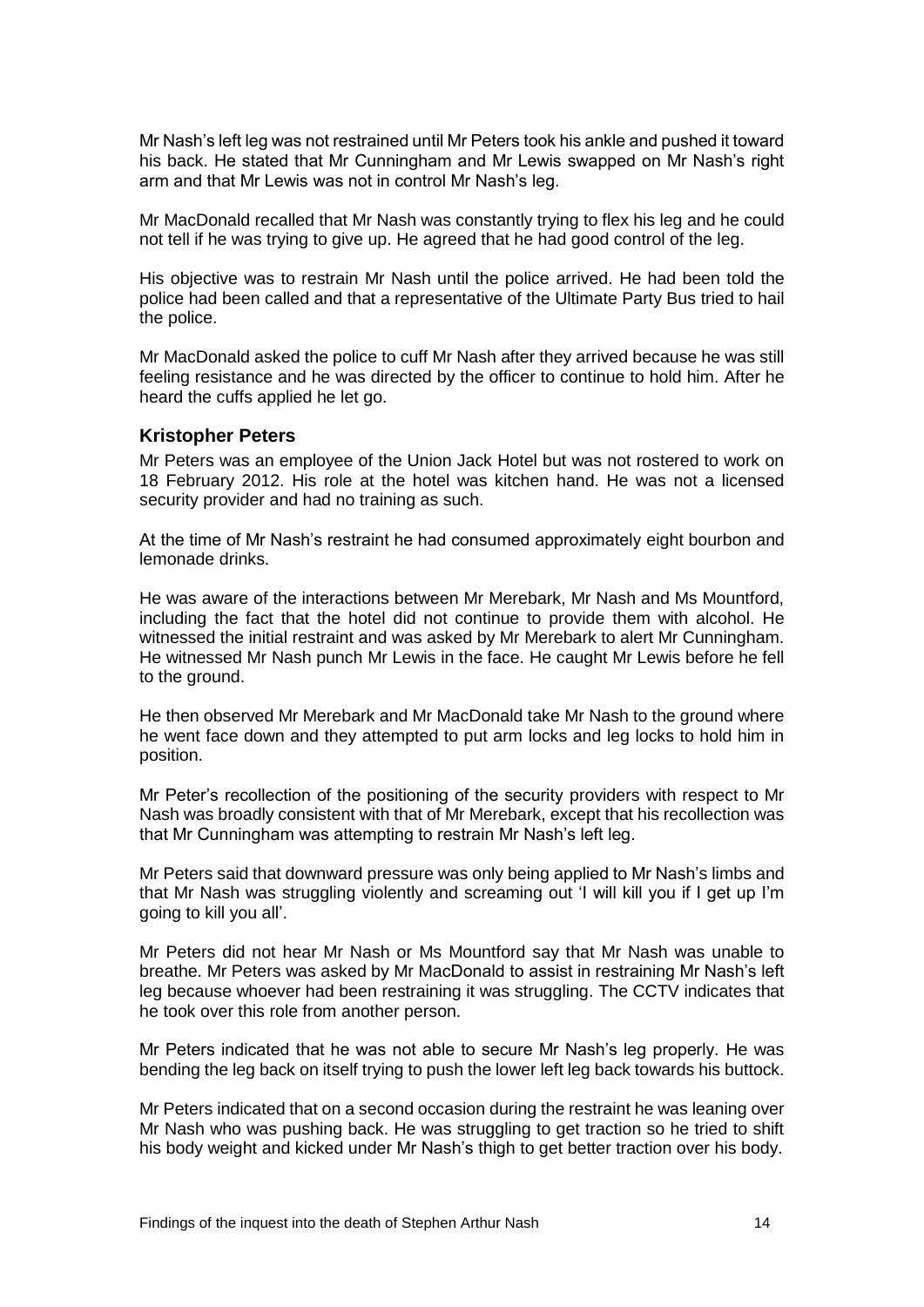Mr Peters agreed that the video depicted him kicking Mr Nash above his knee. (The CCTV footage depicts at least three significant kicks towards Mr Nash.) He considered this was necessary in order to assist with his control of Mr Nash's leg. His intent was not to inflict pain but to get his foot under Mr Nash's leg.

# <span id="page-17-0"></span>*Police officers arrive at the Union Jack*

At approximately 9:04pm two uniformed police officers, Constables Adam Green and Joanne Wilesmith, arrived at the beer garden of the Union Jack Hotel. This followed the receipt of a 000 call from bar attendant Paris Collette at 8:57pm.

Both constables participated in re-enactment videos with respect to the position of the security providers and both gave evidence at the inquest. The re-enactment videos of both officers depicted four security providers surrounding Mr Nash. Constable Green's re-enactment indicated that they were crouched on their knees and were pushing down on him and holding his legs down.

Constable Wilesmith's re-enactment depicted four security providers lying across the Mr Nash's upper and lower body. She recalled Mr Lewis due to his facial injuries and states that he was lying on top of the deceased's upper body. Lewis had the deceased's right arm placed behind his back in what she described as a 'chicken wing' restraint.

While their recollection of the position of security providers was generally consistent with that of other witnesses, it was clear from the evidence given by both constables at the inquest that their primary focus was on providing assistance to the security providers in managing Mr Nash's behaviour. They had little opportunity to survey the respective positions of the security providers.

Constable Green's evidence at the inquest was that on arrival at the hotel he was confronted with a significant amount of noise, and a lot of 'rubber neckers' crowded around Mr Nash cheering. The lighting was less than ideal. He considered it to be a confronting situation.

Constable Green saw that there were four security providers restraining Mr Nash on the ground. He likened the image to the bouncers 'surrounding a watermelon'. They were on their knees and appeared to be placing a considerable amount of downward pressure on Mr Nash.

Constable Green's evidence was that the security providers yelled at him repeatedly to handcuff Mr Nash. He saw that Mr Lewis had blood on his face and his lip 'appeared to be busted'. Mr Lewis was facing police officers as they entered the hotel. The bouncers were sweating and appeared to be tiring. He formed the impression that Mr Nash was still struggling and applied handcuffs to him, after which he was rolled onto his side.

Constable Wilesmith's evidence was that after rolling Mr Nash onto his side, she saw vomit on his mouth and on the floor. She saw that his face and lips were blue. Constable Wilesmith placed her fingers into Mr Nash's mouth to clear vomit from his airway and immediately checked his pulse. When no pulse was detected, the handcuffs were removed and resuscitation efforts commenced.

The investigation found that the handcuffs were on Mr Nash's wrists for between one to three minutes.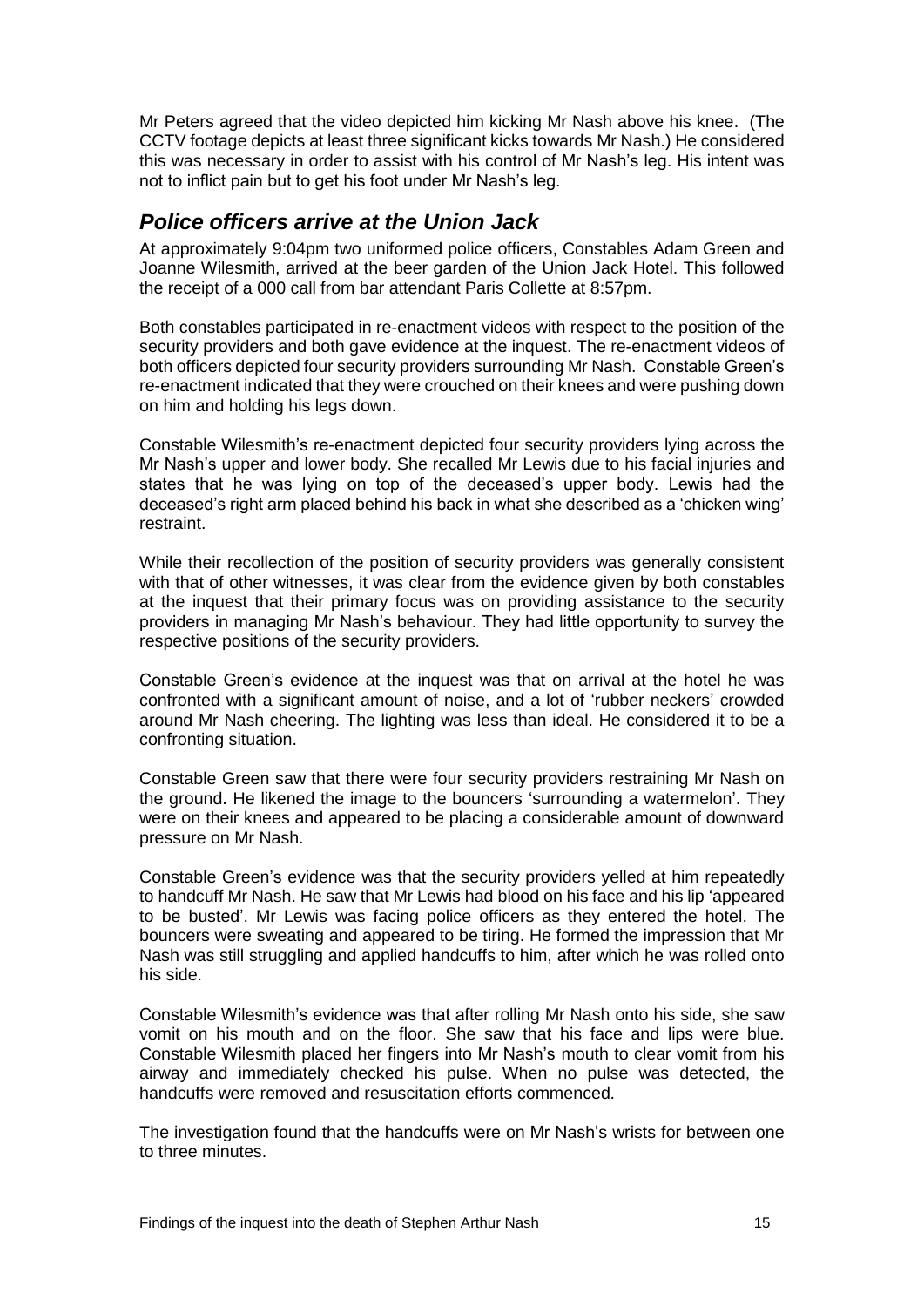Police requested the attendance of Queensland Ambulance Officers at 9.08pm, three minutes after police arrival. Police then performed resuscitation efforts until QAS officers arrived at approximately 9:10pm.

At 9:42pm, Queensland Ambulance Officers transported Mr Nash to the Cairns Base Hospital. Upon initial examination, doctors at the Cairns Base Hospital did not observe any significant external injuries but formed a belief that Mr Nash had suffered a hypoxic brain injury. He was placed on life support in the Intensive Care Unit.

Doctor Nicole Liesis, emergency physician from the Emergency Department at the Cairns Base Hospital, provided police with a statement as a result of her involvement in Mr Nash's treatment from 18 to 20 February 2012.

Dr Liesis reviewed Mr Nash on his arrival at 21:58hrs on 18 February 2012. On arrival Mr Nash's condition was documented as:

- Respiratory arrest with hypoxia
- Airway not secured LMA in place but leaking air
- Cardio-vascular instability and impaired cardiac output
- Cervical collar in place precautionary as history of physical violence.

Arterial blood gas sampling soon after the arrival of Mr Nash at the hospital revealed a pattern consistent with a prolonged period of inadequate ventilation and subsequent cerebral hypoxia (profound acidosis with very high carbon dioxide level).

Dr Liesis stated that such levels of acidosis are not usually associated with cerebral recovery in the adult population. Mr Nash's prognosis was poor.

His care was transferred to the Intensive Care Team. He remained anaesthetised, paralysed and on circulatory and ventilatory support. Mr Nash showed no signs of circulatory or ventilatory improvement. He subsequently had a further cardiac arrest in the Intensive Care Unit on 20 February 2012 at 1:30am resulting in his death.

# <span id="page-18-0"></span>**The investigation findings**

## <span id="page-18-1"></span>**The Police response**

The first response police officers, Constables Green and Wilesmith voluntarily provided urine samples. Upon analysis the samples indicated that no alcohol or drugs were present in their bodies.

The investigation confirmed Constables Green and Wilesmith had achieved currency in relation to Operational Skills and Tactics training (incorporating all use of force options including firearms), First Aid and CPR.

In order to apply force to an individual it is necessary for police officers to consider contents of the Queensland Police Service Operational Procedures Manual (OPM) at 14.3.2 Situational Use of Force Model – 2009, which specifies five conditions that must be satisfied for an application of force to be regarded as appropriate.

The role of Constable Green and Constable Wilesmith was tangential in the overall context of Mr Nash's restraint. I consider that both officers acted professionally and diligently in the circumstances. They arrived at the hotel after Mr Nash had been restrained for a period in excess of 10 minutes. They were required to urgently assess the circumstances and provided appropriate assistance to the security providers restraining Mr Nash.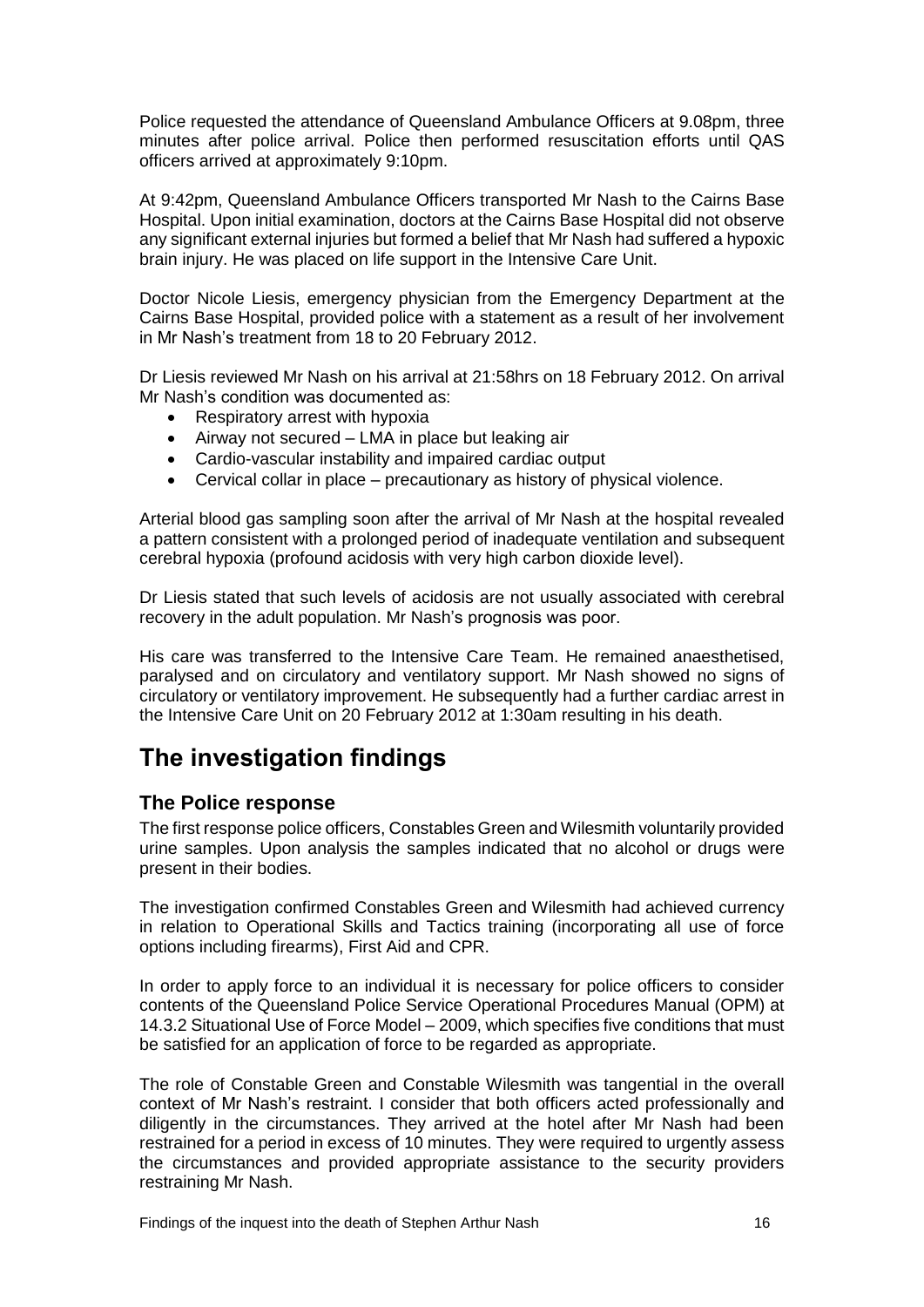The evidence disclosed that police officers are trained, as a matter of safety, to apply handcuffs to apparently violent and aggressive subjects prior to conducting a Post Arrest Risk Assessment (PARA). Constable Green conducted such an assessment immediately after the application of handcuffs to Mr Nash. This resulted in police identifying his deteriorating condition.

The first response police officers immediately removed the handcuffs and began the application of emergency cardiopulmonary and expired air resuscitation. They urgently sought assistance from Queensland ambulance officers.

I concur with the findings of Inspector Hobbs that the actions of Constables Green and Wilesmith were authorised, justified and reasonable in the circumstances.

### <span id="page-19-0"></span>**Response of the security providers**

As noted previously, there were a number of variations between witness' accounts about which of the security providers was where during the second restraint. The CCTV footage provides limited assistance because it filmed only a partial view of this restraint. The security providers were not engaged in a static restraint. Mr Nash was a strong man who resisted throughout. As such, the relative positions of those engaged changed over the course of the restraint.

The CCTV footage and witness accounts enable the conclusion to be reached that Mr Nash's right leg was restrained for the duration by Eric MacDonald. He was applying downward pressure to Mr Nash's thigh and pulling his foot towards his buttocks.

The CCTV footage and witness accounts also enable the conclusion to be reached that Kristopher Peters was engaged in the restraint of Mr Nash's left leg, and also kicked at Mr Nash's leg during this restraint. Mr Peters was attempting to push Mr Nash's foot towards his buttocks while leaning over his body.

There was sufficient evidence that Nui Merebark had secured Mr Nash's left arm for the duration of the second restraint. Barry Cunningham and Stephen Lewis were involved in the restraint of Mr Nash's right arm.

Merebark, Cunningham and Lewis had considerable difficulty in holding Mr Nash's arms because of his physical strength. The type of restraint applied by each of these security providers involved downward pressure on Mr Nash's arms. Mr Merebark pinned the left arm to the concrete floor with his knee and had Mr Nash's wrist in a lock. Cunningham and Lewis pressed the right arm down against his back or held it against their bodies.

There was insufficient evidence to conclude that any of the security providers lay across Mr Nash's torso for any significant period during the second restraint. However, the combined weight of the security providers was significant – well over 450kg. This would have resulted in substantial downward pressure being placed indirectly on Mr Nash's torso while he was pinned by his limbs to the concrete floor.

There was no evidence that a neck restraint was applied to Mr Nash during the second period, apart from brief contact when he was initially taken to the ground.

There is clear evidence that Mr Nash was placed face down on the concrete floor of the beer garden and that he continued to struggle vigorously for much of the second period of restraint. The intensity of his resistance declined as the restraint progressed.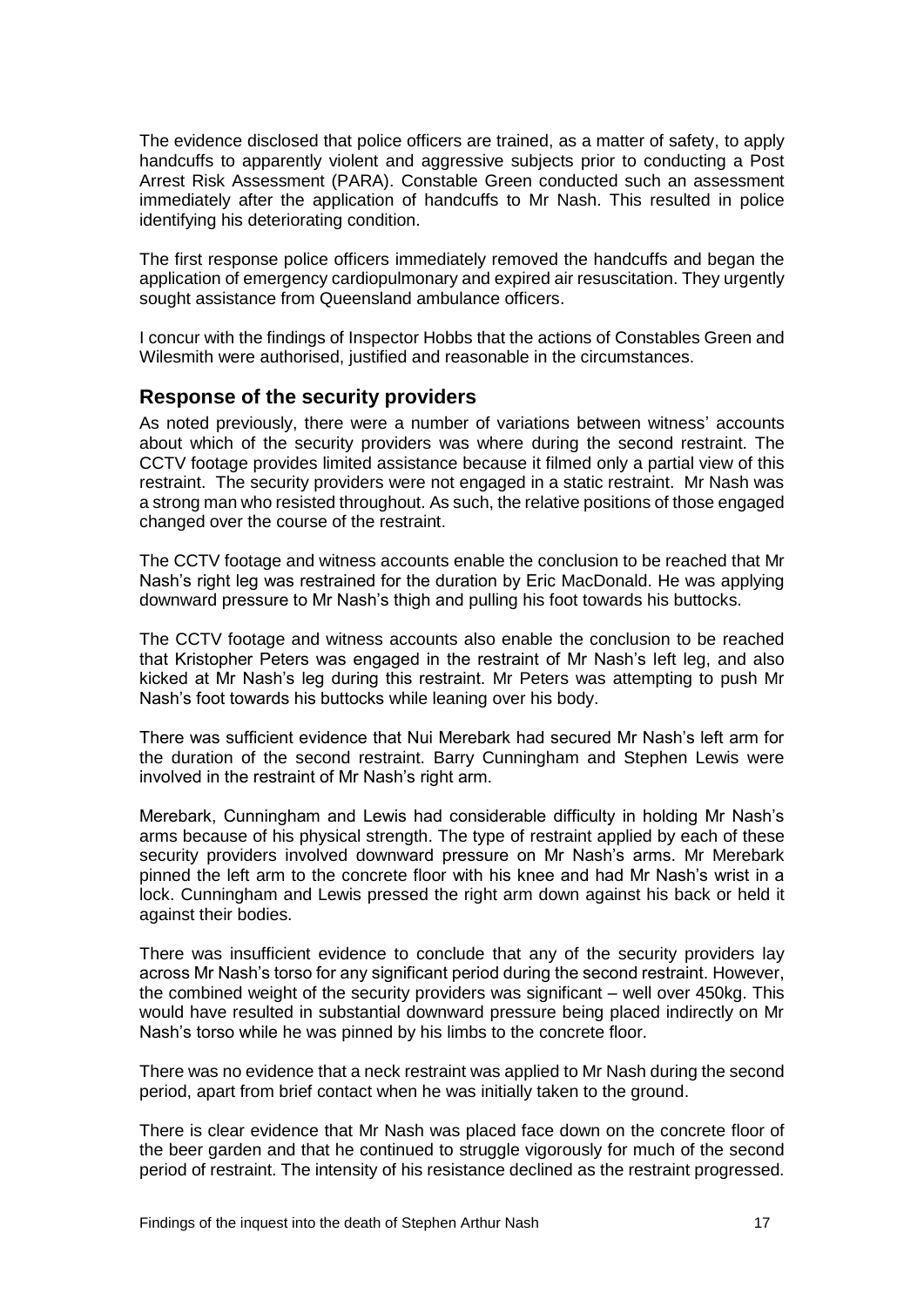There was substantial evidence that during the second period of restraint Mr Nash vomited. Shortly afterwards he ceased to struggle when he became unconscious.

I find that the security providers were not aware that Mr Nash had lost consciousness prior to the arrival of police officers. The evidence of the first response police was that the security providers were exhausted and yelled repeatedly for them to handcuff him on their arrival.

During the restraint Mr Nash stated that he was unable to breathe. There is insufficient evidence to find that the staff members heard this when one considers the evidence relating to the noise in the hotel at the relevant time and the dynamics of the situation.

The evidence indicated that the security providers would not have been able to clearly see Mr Nash's face while he was restrained in the positions described in the evidence. The evidence indicated that he had ceased breathing and was unconscious at the time he was handcuffed but this was likely to have been for a very brief period coinciding with the arrival of police. Having regard to the training of the security providers, as well as their evidence, Mr Nash's welfare was unlikely to be have been a primary concern.

The weight of evidence, including that of Mr Nash's partner, was that Mr Nash was still conscious at the time police arrived at the hotel.

# <span id="page-20-0"></span>*The autopsy and expert evidence*

## **Dr Ong**

A post mortem examination on Mr Nash's body was conducted by Dr Beng Ong, an experienced forensic pathologist, at Queensland Health Forensic and Scientific Services on 22 February 2012.

At autopsy Dr Ong noted the body of Mr Nash to measure 185cm in height with a weight of 120kg. Dr Ong described him as a stout muscular male.

The toxicological analysis of Mr Nash's blood found only a moderate level of alcohol. However, this was based on a sample taken at 1:19am on 19 February 2012 and it was considered that Mr Nash's blood alcohol level at the time of the restraint may have been much higher. No tests were conducted for steroids or caffeine.

In his findings Dr Ong noted numerous surface injuries on Mr Nash's body. There were numerous bruises and abrasions present on his face consistent with blunt force impacts and consistent with the scuffle as reported in the police Form 1.

Dr Ong found the injury pattern on both the chin and neck were consistent with that caused by a neck hold (either the lateral vascular restraint chokehold type), with the force applied being moderate.

Dr Ong found extensive subcutaneous bruising on the back of the torso which could be caused if Mr Nash was held forcibly with weight placed on his back when he was lying face down. The extent of the haemorrhage would indicate that it was highly likely he was held down by more than one individual. Another possible cause was blunt impacts to the back, which was not consistent with the reported scenario.

Mr Nash's right bicep muscle was torn, indicating excessive force being exerted on the muscle by Mr Nash. This would be consistent with him aggressively struggling to free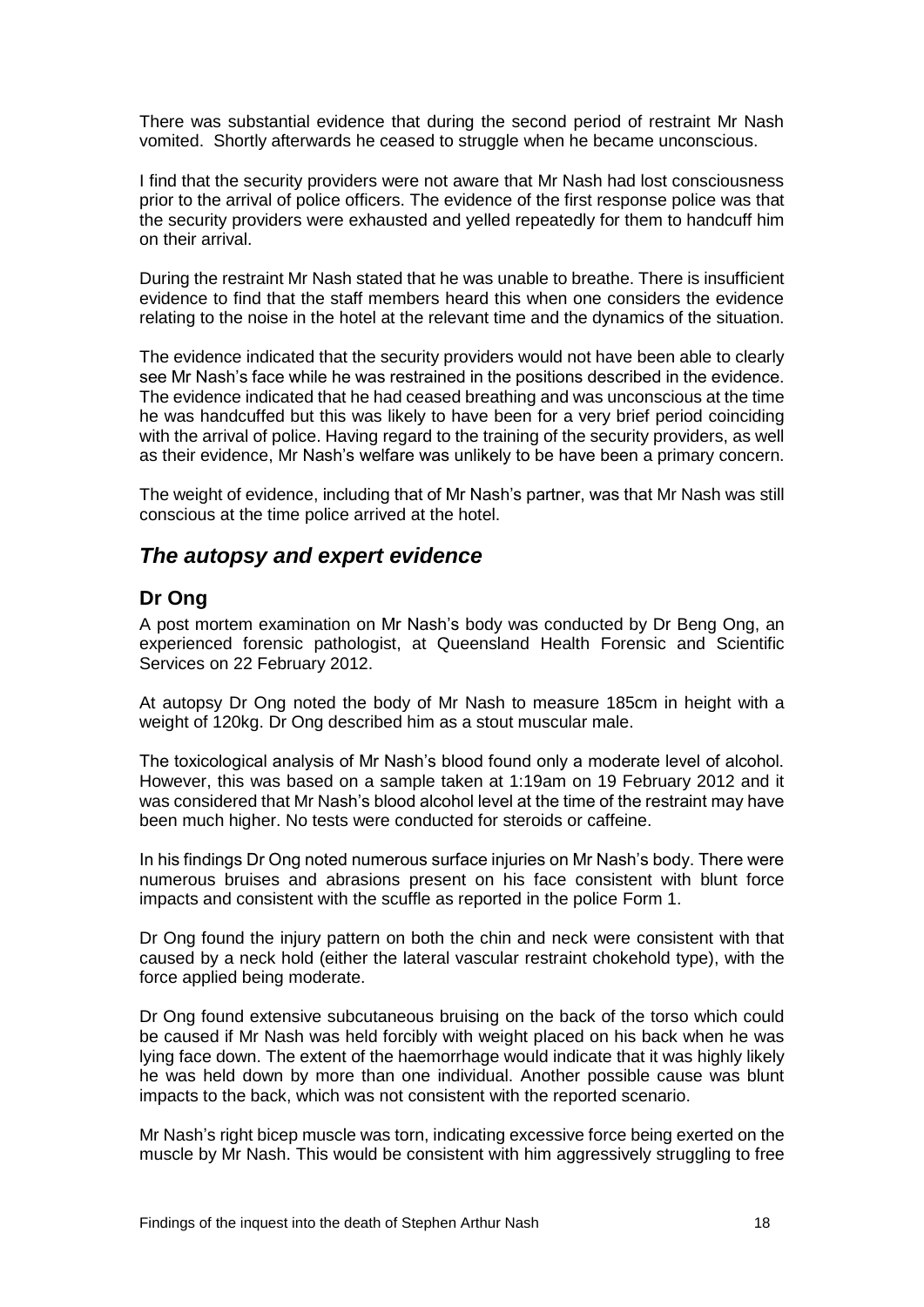himself during the restraint. Bruising to the back of the left leg was consistent with his leg being restrained in a leg lock with considerable force.

The autopsy report concluded that it was clear that 'the altercation prior to hospitalisation had led to collapse and cardiac arrest (asystole), subsequent hospitalisation and eventual death'.

Dr Ong noted that there could be several underlying mechanisms that led to the cardiac arrest and collapse. His report considered that one of the main causes would be asphyxia, and that it was likely the restraint in the second episode had 'compromised Mr Nash's respiration to such an extent that there was an adequate period of asphyxia resulting in hypoxic ischaemic brain injury and ischaemia of other internal organs'.

Dr Ong also noted that the possibility of restraint asphyxia causing death directly had been controversial with some publications indicating restraint might not be able to cause respiratory compromise significantly.

Dr Ong found there were some abnormal vessels (arterial dysplasia), in Mr Nash's heart which might make him more vulnerable to arrhythmias especially in the context of his restraint. However, Dr Ong considered that the changes noted were minor and their contribution would be at best equivocal.

Dr Ong considered that the aspiration of food contents would probably contribute to the ischaemic process, thereby exacerbating the asphyxia or process caused by the restraint, or have caused asphyxia on its own accord.

Dr Ong also considered that there was a possibility death could be due to natural disease that may result in cardiac dysrhythmia, particularly a number of closely related conditions known as channelopathies. In these conditions an individual may die unexpectedly from cardiac dysrhythmia and the post mortem would not show any abnormal features. However, the likelihood of this being the cause of death was small in this scenario where there was an adequate explanation for the cardiac arrest.

At the inquest Dr Ong affirmed the finding he made in his autopsy report that:

*The eventual cause of death in my opinion was due to hypoxicischaemic encephalopathy i.e. brain injury as a result of lack of oxygenation. As alluded, there might be several mechanisms causing the brain injury with the most likely to be resulting from restraint asphyxia. As there were other possible explanations (although considered less likely) the cause of death is given as noted below*.

In his autopsy report Dr Ong listed the cause of death as:

*1.(a) Hypoxic-ischaemic encephalopathy (aetiology not determined)* 

## **Dr Ranson**

A separate independent report was obtained from Dr David Ranson, Deputy Director of the Victorian Institute of Forensic Pathology, and Adjunct Clinical Associate Professor in the Department of Forensic Medicine at Monash University. Dr Ranson was asked to review the findings and conclusions made by Dr Ong.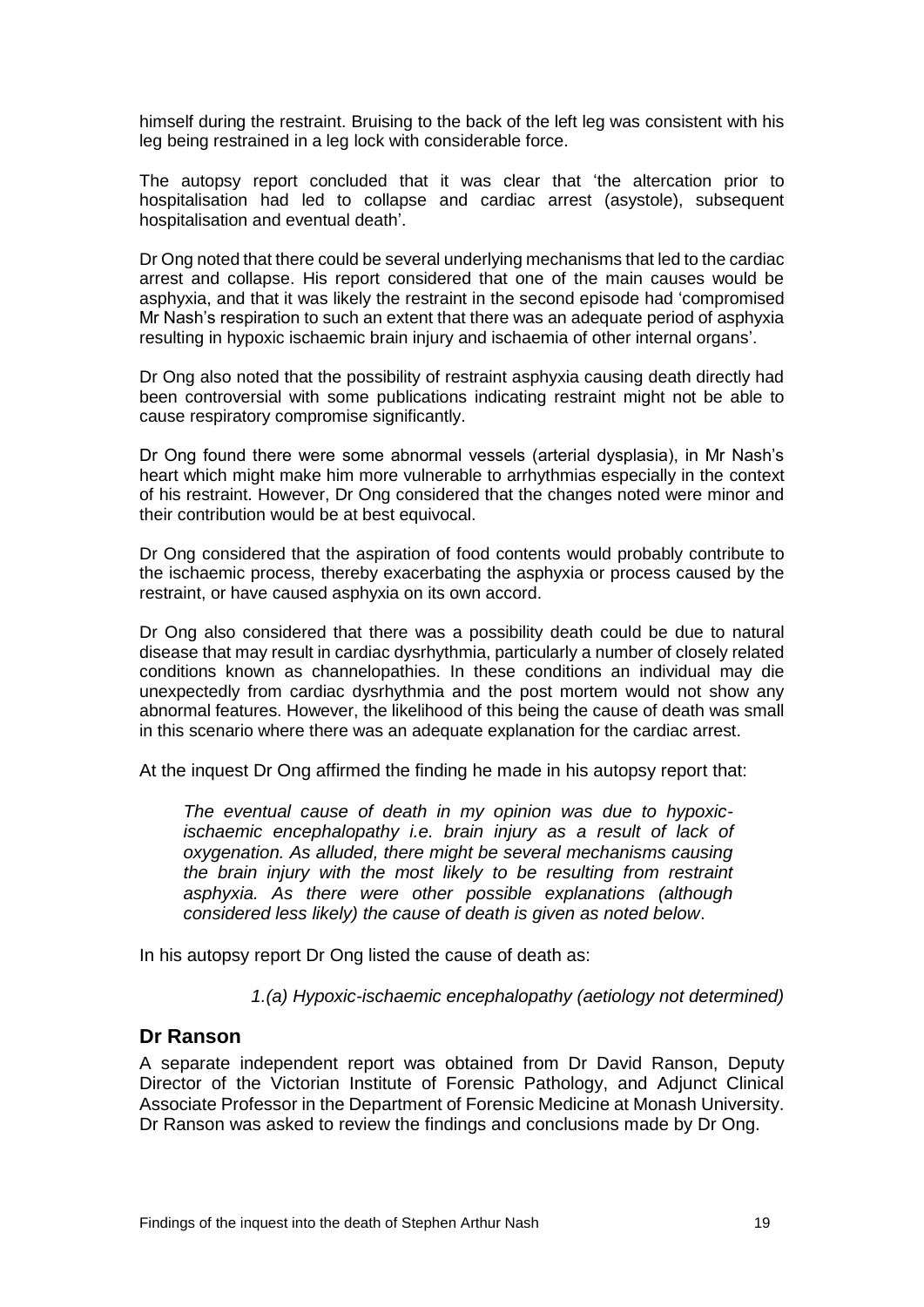Dr Ranson was asked whether he agreed or disagreed with the medical cause of death nominated by Dr Ong, and in particular whether he agreed it was correct to conclude that aetiology is not determined.

He stated:

*Such a cause of death represents the immediate cause of death but is of little help in understanding the pathophysiology of the events that led to the cardiac arrest at the Union Jack Hotel. Dr Ong addresses a number of the potential factors that relate to the pathophysiology of the cardiac arrest in his comments and also addresses the reasons for some of the uncertainty that exists with regard to nominating one factor as being the unequivocal mechanism leading to the cardiac arrest.*

*… It is relatively uncommon for a pathologist to give a general organ failure/damage cause of death of this type without a further description of the pathogenesis or aetiology that gave rise to the organ failure. By including the words "aetiology not determined" it would appear that Dr Ong is acknowledging this and explaining why further details concerning the pathological processes and circumstantial processes leading to the brain damage cannot be given.*

*…*

*With regard to the circumstances in which Mr Nash suffered his cardiac arrest I would agree with Dr Ong's comments with regard to asphyxia being a potential mechanism. I find myself in a similar position to Dr Ong in being unclear as to what type of asphyxia could have been involved. In a situation where there is considerable physical struggling and a variety of forces being applied to an individual on the ground more than one type of mechanism of asphyxia may be present at any particular instant and indeed the type of mechanism of asphyxia could vary over the period during which the person was restrained.*

*… There are no autopsy observations that unequivocally indicate that asphyxia has definitely occurred and caused death.*

The following passage of oral evidence from Dr Ranson is instructive of the difficulties facing each of the pathologists in this case and the ultimate conclusions that can be drawn:

**Counsel Assisting**: *If we particularly focus on the event of him being face down for a period of 13 minutes, so including all of the natural - or are natural conditions inherent in Mr Nash, including the first incident, if we accept all of those things are still there, we can still talk in terms of likelihoods of him surviving or otherwise if it wasn't for the 13 minutes face down, though, can't we?* 

**Dr Ranson**: *Well, certainly that's one of the factors. Like I said, there may be situations in which another person who's held down for 13 minutes might well survive and they may be some of the factors we have talked about, such as drugs, alcohol, different aspects of positioning and so on. So all I'm really saying was if you take some of those out of the equation, a person might survive. If you put them all back in, and as we know in this case, this individual died. So what I'm saying is that I certainly believe that the restraint episode - or the restraint factor is an important factor, but it*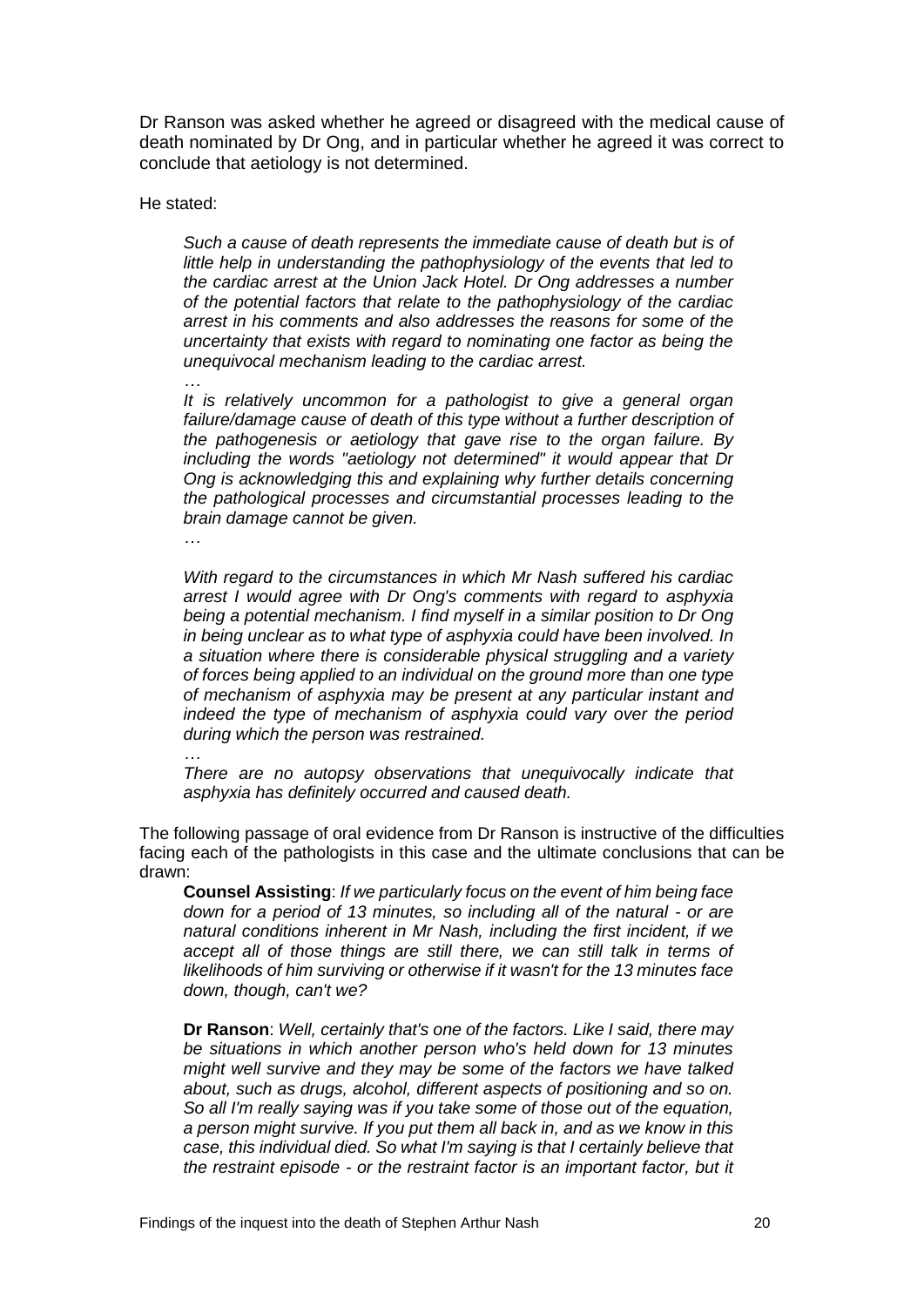*may not be the necessarily in every case the most significant factor. In some cases it may well be the most serious factor and in part, the difficulty of ascribing particular weight to these different factors is right at the heart of the difficulty forensic pathologists have in this area of practice.* 

**Counsel Assisting**: *All right. So you think we can - and unfortunately, lawyers like to think in terms of likelihoods and probabilities which you may not be able to go into, but can we go to this point: that but for the fact that he was for around 13 minutes face down, would he more likely be alive today?* 

*Dr* **Ranson**: *I think when you apply the but for test, you could apply that to lots of those factors. But for the fact that he was restrained, yes, so if he hadn't been restrained, I suspect he might not have died. Had he not been very intoxicated perhaps essentially, and given the circumstances described, he may not have - you know, he might have survived, and that applies to lots of these other factors. Had he been completely cardiac healthy, he might have survived, for example, in - with every factor there. So this is the difficulty. So you could certainly apply the "but for" test in regards to the restraint perfectly reasonably, but the same but for test might apply to some of the other factors as well.* 

Dr Ranson agreed with the proposition put to him at the inquest that the opinions of the three pathologists reviewing this case were, ultimately, remarkably consistent.

# **Dr Duflou**

Dr Duflou provided a report on behalf of the Union Jack Hotel and its employees. Dr Duflou is an experienced forensic pathologist. He holds a number of appointments, including Clinical Director of the Department of Forensic Medicine in Sydney and is a consulting forensic pathologist. Dr Duflou was asked to report on the autopsy findings and to provide an opinion as to the cause of death in light of the circumstances.

Dr Duflou considered that a conclusive finding as to cause of death was an 'exceptionally difficult question in the present case, because there is only minor injury, there is no discernible significant natural disease that will inevitably cause death, and the toxicological findings are not expected to be lethal'.

He concluded

*In my opinion, this is a complex case from a forensic pathology perspective, and it is not possible to give a discrete cause of death with any degree of certainty. The death of Mr Nash has many features in common with many other cases sudden death during restraint in a noncompliant person. The autopsy findings, taken on their own, are in my view non-specific and entirely consistent with the deceased had been being in a face down position for at least part of the events in question. There appear to be a number of witnesses who saw the deceased held in a choke hold type position – there is however minimal corroborating autopsy evidence of significant neck compression, and there are other ready explanations for the abnormalities seen. Likely the deceased was significantly intoxicated, and alcohol may certainly be a significant contributor to this death….*

*I am of the opinion that the deceased had a cardiorespiratory arrest during the restraint. Had he not been resuscitated he could have been declared*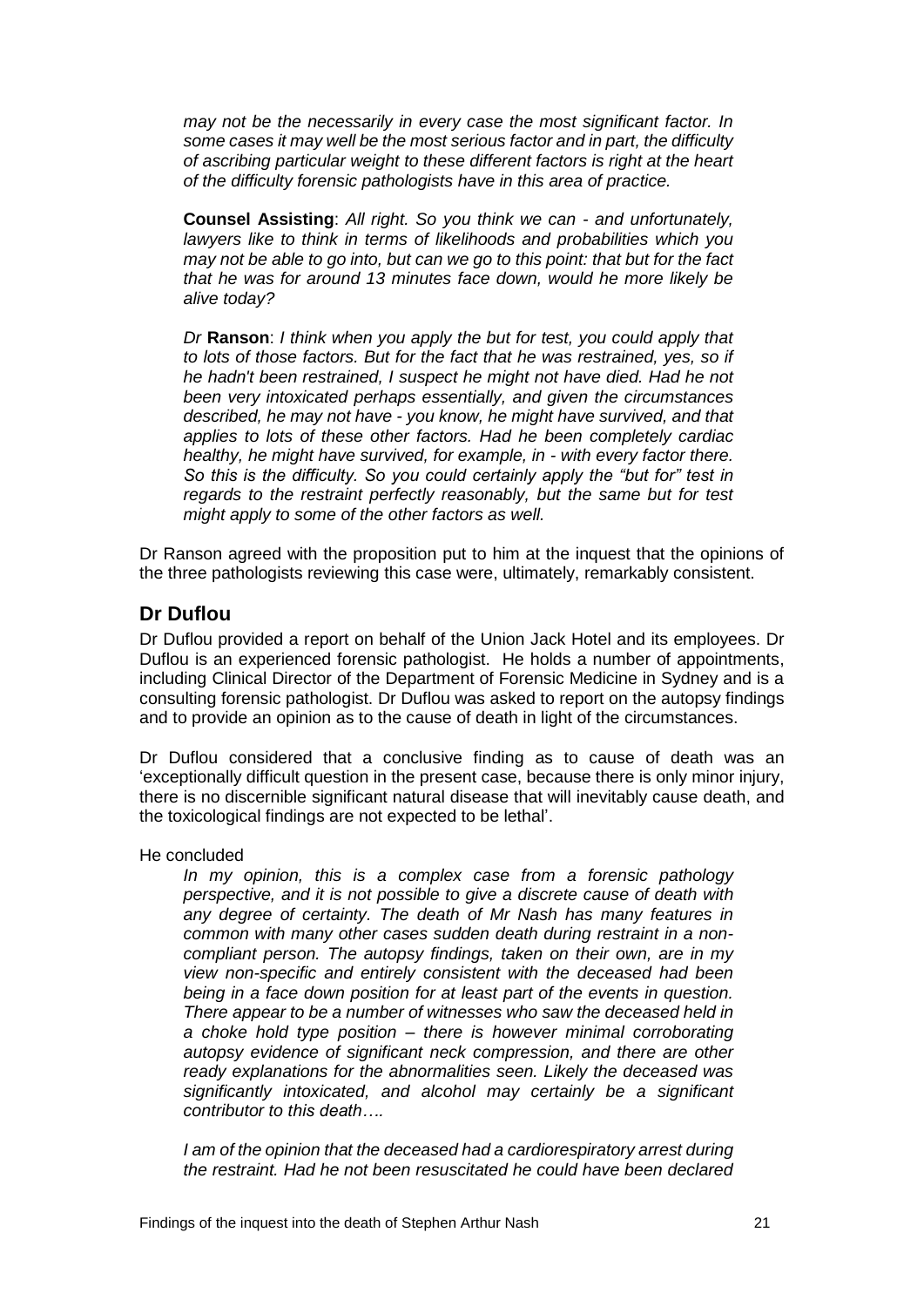*dead at that time. However, I cannot state with any degree of certainty whether the restraint itself and alone resulted in death or whether the deceased had a cardiorespiratory arrest as a result of conditions mentioned such as stress cardiomyopathy during the restraint.*

In a supplementary report Dr Duflou agreed with both Dr Ong and Dr Ranson that 'although a proximate cause of death can be given, it is not possible to give a definite cause of the brain damage from the material available'.

# <span id="page-24-0"></span>**Findings required by s. 45**

I am required to find, as far as is possible, who the deceased person was, how he died, when and where he died and what caused his death. As a result of considering all of the material contained in the exhibits and the evidence given by the witnesses, the material parts of which I have summarised above, I am able to make the following findings.

| Identity of the deceased - | The deceased person was Stephen Arthur Nash.                                                                                                                                                                                                                                                                                                                  |
|----------------------------|---------------------------------------------------------------------------------------------------------------------------------------------------------------------------------------------------------------------------------------------------------------------------------------------------------------------------------------------------------------|
| How he died -              | Mr Nash died from a hypoxic brain injury which<br>followed a cardiorespiratory arrest that occurred<br>after he punched a security provider at the Union<br>Jack Hotel in Cairns on the evening of 18 February<br>2012, and he was restrained face down for<br>approximately 12 minutes by security providers<br>and hotel staff until the arrival of police. |
| Place of death $-$         | He died at Cairns in Queensland.                                                                                                                                                                                                                                                                                                                              |
| Date of death $-$          | He died on 20 February 2012.                                                                                                                                                                                                                                                                                                                                  |
| Cause of death -           | hypoxic-ischaemic<br>Nash<br>Mr<br>died<br>from<br>encephalopathy (aetiology not determined).                                                                                                                                                                                                                                                                 |

# <span id="page-24-1"></span>**Section 48 referral**

Section 48(2) of the *Coroners Act 2003* requires that if, from information obtained while investigating a death, a coroner reasonably suspects a person has committed an indictable offence, the coroner must give the information to the Director of Public Prosecutions.

In *Queensland Bacon Pty Ltd v Rees (1966) 115 CLR 266,* Kitto J stated: *A suspicion that something exists is more than a mere idle wondering whether it exists or not; it is a positive feeling of actual apprehension or mistrust amounting to a 'slight opinion, but without sufficient evidence', as Chambers Dictionary expresses it. Consequently, a reason to suspect that a fact exists is more than a reason to consider or look into the possibility of its existence.*

The judgment of Kitto J was cited with approval in *George v Rockett (1990) 170 CLR 104 at 115,* in which the High Court in a joint judgment stated:

*The facts which can reasonably ground a suspicion may be quite insufficient reasonably to ground a belief, yet some factual basis for the suspicion must be shown.*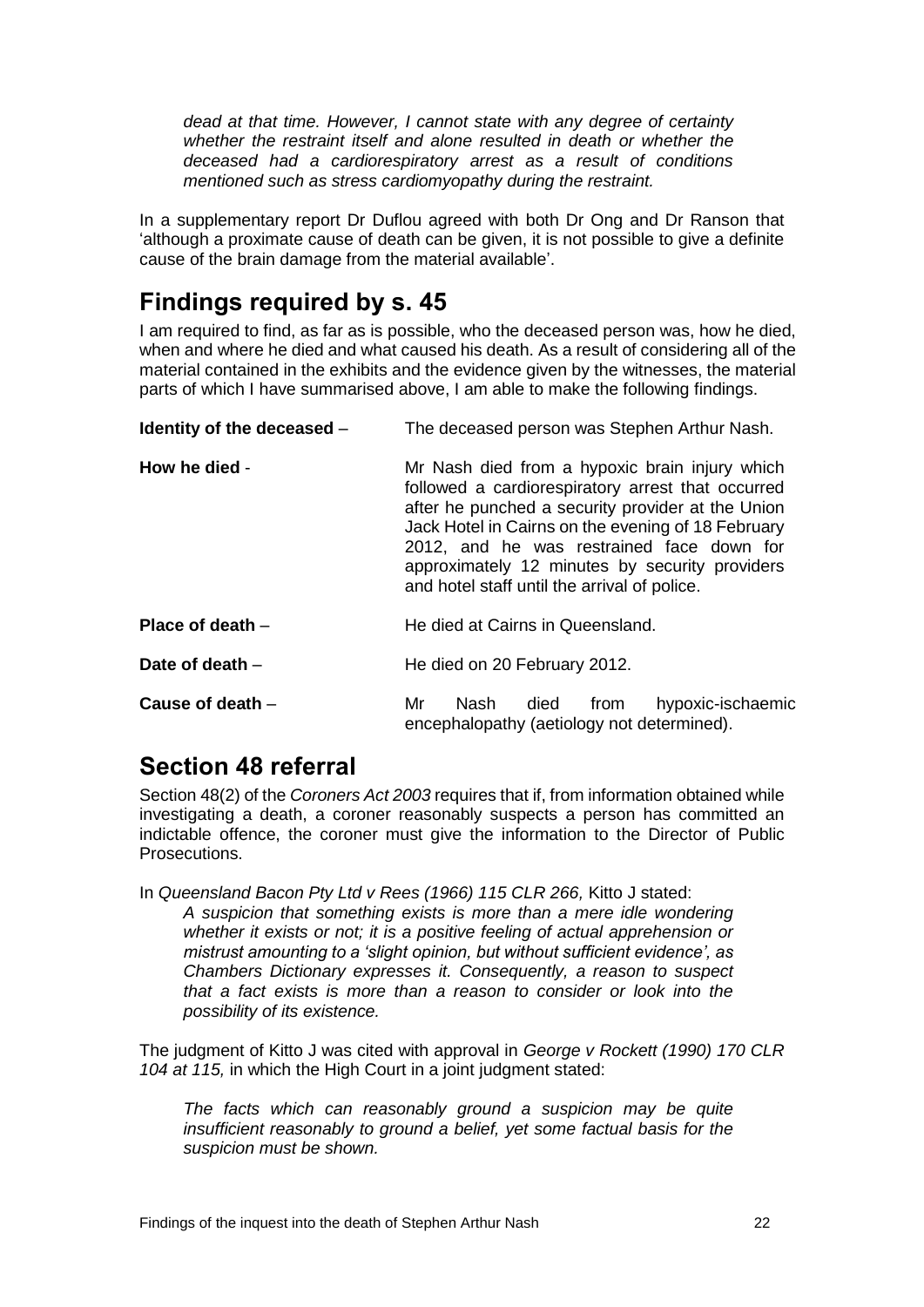The authorities also establish, that to have a reasonable suspicion a factual basis for the suspicion must exist, and that there must be sufficient factual grounds reasonably to induce the suspicion. The facts must be sufficient to induce the suspicion in the mind of a reasonable person<sup>1</sup>.

In considering whether a coroner's suspicion that a person has "committed an indictable offence" is reasonable, regard can be had to whether there is a factual basis that could prove the necessary elements of the particular offence. That would include the evidence necessary to rebut any defence reasonably raised by the evidence.

The force used by the security providers to restrain Mr Nash, including the manner of restraint, is likely to have contributed to his death. Should the conduct of the security providers be referred to the DPP for consideration of a criminal prosecution?

### **Causation**

Section 291 of the Criminal Code provides that it is unlawful to kill another person unless that killing is authorised, justified or excused by law.

Section 293 of the Code states that *'… any person who causes the death of another, directly or indirectly, by any means whatever, is deemed to have killed that other person.'*

Section 300 of the Code states that, *"Any person who unlawfully kills another person is guilty of a crime, which is called murder, or manslaughter, according to the circumstances of the case."*

In *R v Carter<sup>2</sup>* the Court of Appeal examined the issue of causation as it arises in section 293 in cases where there may be no single cause of death. The court adopted the reasoning of Dean and Dawson JJ in *Royall v The Queen*:-

*… if the accused's conduct is a substantial or significant cause of death that will be sufficient given the requisite intent, to sustain a conviction for murder. It is for the jury to determine whether the connexion between the conduct of the accused and the death of the deceased was sufficient to attribute causal responsibility to the accused.<sup>3</sup>*

In *Royall*, Toohey and Gaudron JJ noted that the jury must be told that they need to reach a conclusion as to what caused the death but stated:

*That does not mean that the jury must be able to isolate a single cause of death; there may be more than one such cause … In that event it is inevitable that the jury will concentrate their attention on whether an act of the accused substantially contributed to the death.*

In *Carter*, McPherson JA considered that the use of the words 'substantial' and 'significant' in the above passages were made in the context of their being synonyms.

In order to prove the elements of an offence connected to s300 in the present case, it would be necessary to establish that:-

l

<sup>1</sup> *R v Bossley* [2012] QSC 292

<sup>2</sup> [2003] QCA 515

<sup>3</sup> (1991) 172 CLR 378 at 423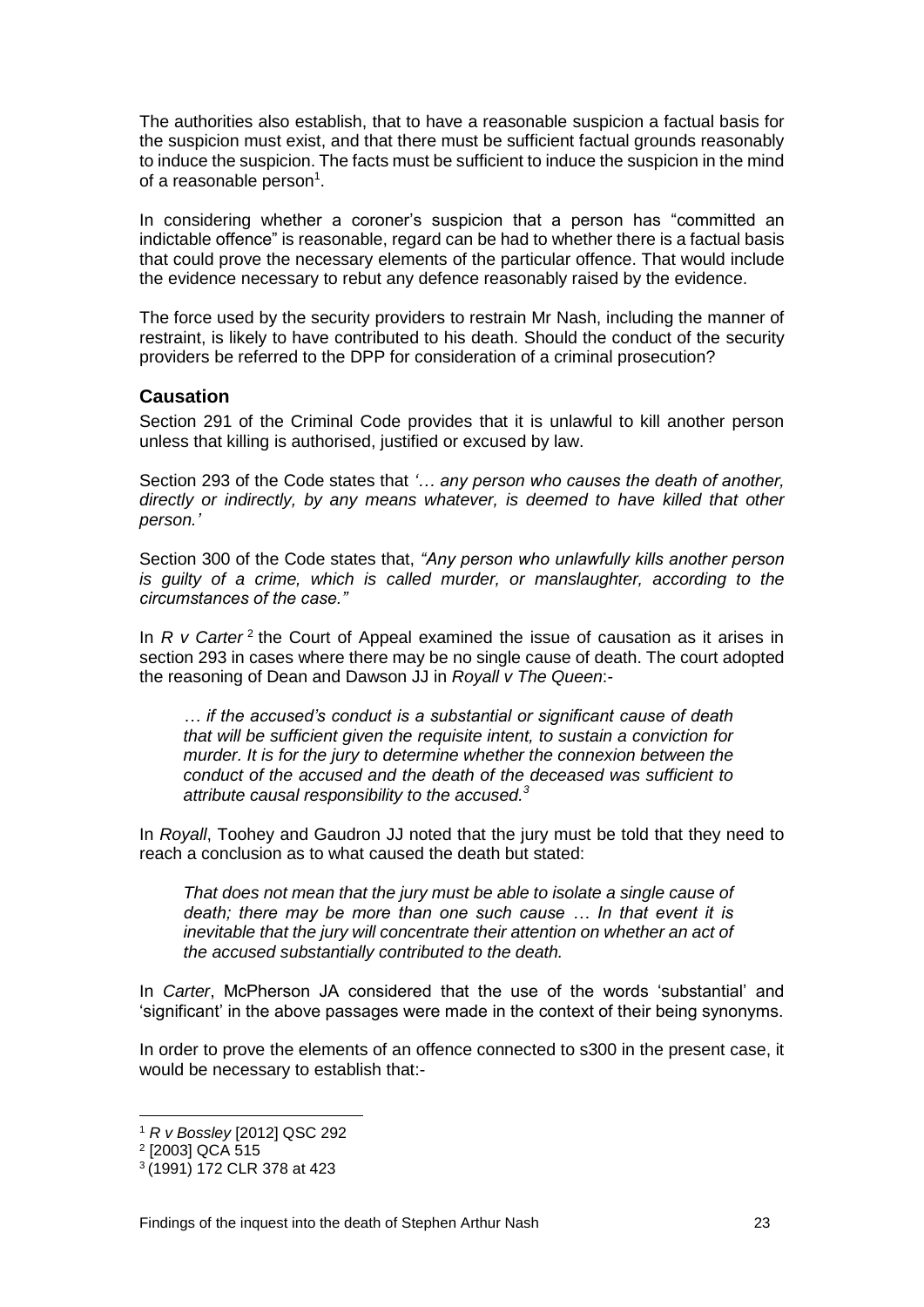- the application of force by one or more of those restraining Mr Nash was a substantial or significant cause of his death; and
- the killing was not justified, authorised or excused by law.

Counsel assisting submitted that it was probable that the force used to restrain Mr Nash contributed to his death, and that the contribution was substantial and significant. Counsel for Mr Nash's family joined in this submission.

Counsel for the security providers submitted that the state of the expert evidence was unsatisfactory given it is of little assistance in determining the contribution on the part of any of the security providers to Mr Nash's death in terms of the legal requirements for the test of "substantial or significant" contribution. I was referred to two decisions where security providers had been acquitted in circumstances similar to Mr Nash's death where there were also gaps in the expert evidence.<sup>4</sup>

I have concluded that while the force used to restrain Mr Nash has likely contributed to his death it is less apparent that the security providers' conduct was 'a substantial or significant cause of his death'.

In their reports and in their evidence given at the inquest, each of the three senior forensic pathologists was of the opinion that there was considerable uncertainty about the cause of his death.

Several potential underlying mechanisms were identified by Dr Ong that could have led to Mr Nash's cardiac arrest and collapse. While Dr Ong considered the most likely mechanism to be restraint asphyxia, he also noted there were a number of other possible explanations. This constrained him to find that the cause of death was:

### *1.(a) Hypoxic-ischaemic encephalopathy (aetiology not determined)*

As Dr Ranson's evidence emphasised, it cannot be assumed that Mr Nash would not have died if the security providers and hotel staff did not restrain him for over 10 minutes on 18 February 2012.

Similarly, Professor Duflou was of the opinion that he could not state "with any degree of certainty" whether the restraint itself and alone resulted in death or whether the deceased had a cardiorespiratory arrest as a result of other conditions such as stress cardiomyopathy during the restraint.

As the expert evidence leaves open a range of possible causes of death, and is not able to provide a sufficient connexion between the conduct of the security providers and Mr Nash's death "sufficient to attribute causal responsibility", I do not consider that there is a sufficient basis for me to refer the conduct of the security providers to the Director of Public Prosecutions.

If there were sufficient evidence to conclude that the security providers' conduct was a substantial and significant cause of death it would also be necessary to consider any defences available to them.

Counsel assisting submitted that the security providers could not be criminally liable because the defences of accident and self-defence would be available in the

l

<sup>4</sup> *R v James, Tappin & Thomas* [2009] QSC 93 and *R v Legradi & Lombaard* [2010] QCA 364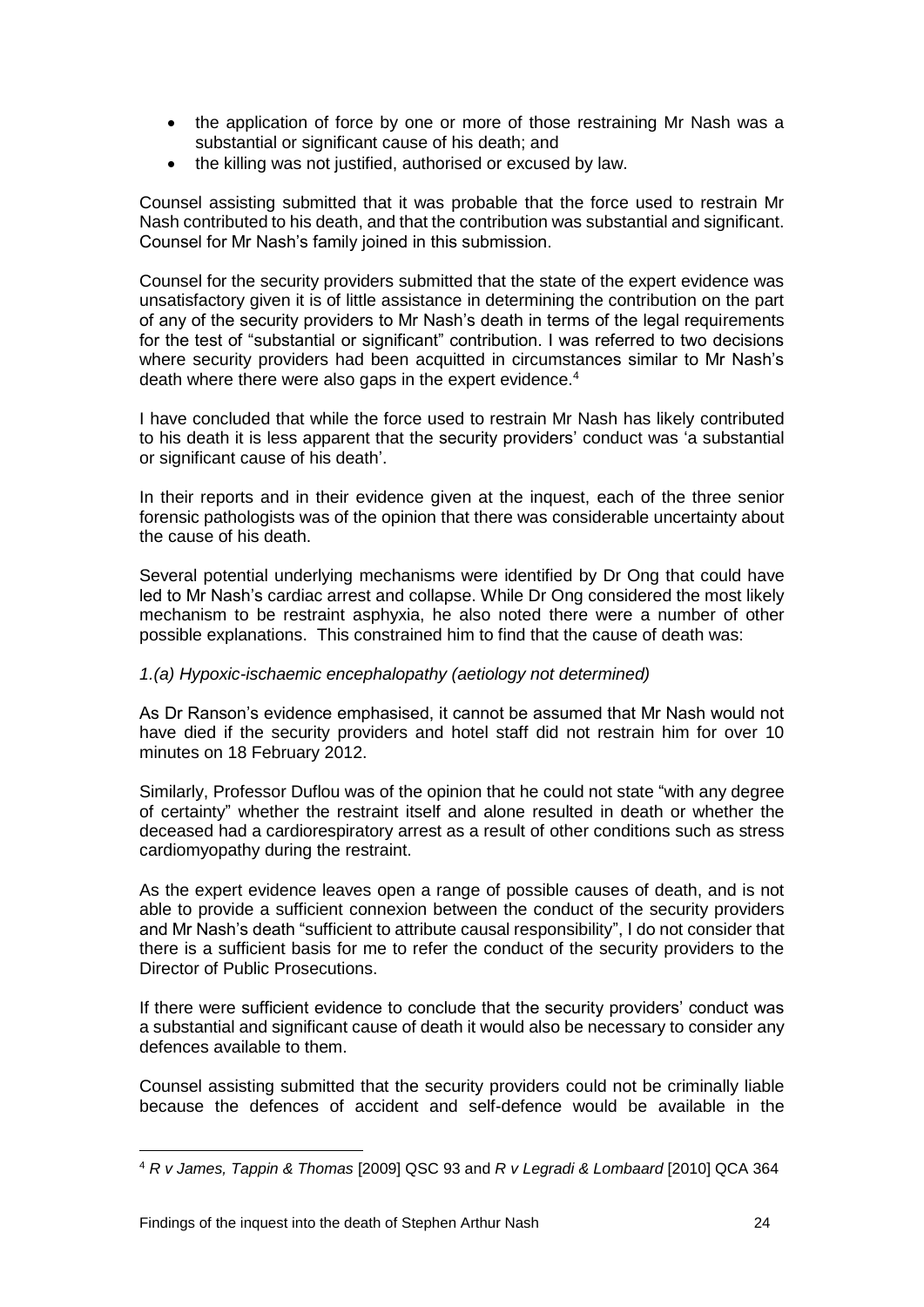circumstances. Counsel for the security providers joined in this submission while counsel for the family submitted to the contrary.

### **Accident**

The defence provided for in s. 23(1)(b) of the Criminal Code is one open to the security providers on the evidence.

That section provides that, subject to the express provisions of the Code relating to negligent acts and omissions, a person is not criminally responsible for an event that:

*(i) the person does not intend or foresee as a possible consequence; and (ii) an ordinary person would not reasonably foresee as a possible consequence.*

The meaning of "accident" is requires a consideration of what is reasonably foreseeable and is explained in the following passage from *Kaporonovski v R<sup>5</sup>* :

*'It must now be regarded as settled that an event occurs by accident within the meaning of [s 23(1)(b)] if it was a consequence which was not in fact intended or foreseen by the accused and would not reasonably have been foreseen by an ordinary person'.*

The question is this case is whether the Crown could prove the security providers should reasonably have foreseen that by restraining Mr Nash in a prone position in the beer garden, they were placing him at risk of asphyxiation because it was likely that he would be unable to breathe when held in this position for an extended period.

I accept that those restraining Mr Nash did not intend to cause him serious harm and his death would not have been reasonably foreseeable by a person with their training with respect to restraint asphyxia.

Any charges relating to the incident would need to overcome the defence available to those who restrained Mr Nash in s. 271 of the Code - self-defence against unprovoked assault. This section provides as follows:

#### *271 Self-defence against unprovoked assault*

*(1) When a person is unlawfully assaulted, and has not provoked the assault, it is lawful for the person to use such force to the assailant as is reasonably necessary to make effectual defence against the assault, if the force used is not intended, and is not such as is likely, to cause death or grievous bodily harm.* 

*(2) If the nature of the assault is such as to cause reasonable apprehension of death or grievous bodily harm, and the person using force by way of defence believes, on reasonable grounds, that the person cannot otherwise preserve the person defended from death or grievous bodily harm, it is lawful for the person to use any such force to the assailant as is necessary for defence, even though such force may cause death or grievous bodily harm.*

It is likely that this defence would be available to those restraining Mr Nash to the extent that they reasonably believed him to be conscious while the restraint was maintained. This is because the actions of Mr Nash in punching Mr Lewis in the head prior to his

l

<sup>5</sup> (1973) 133 CLR 209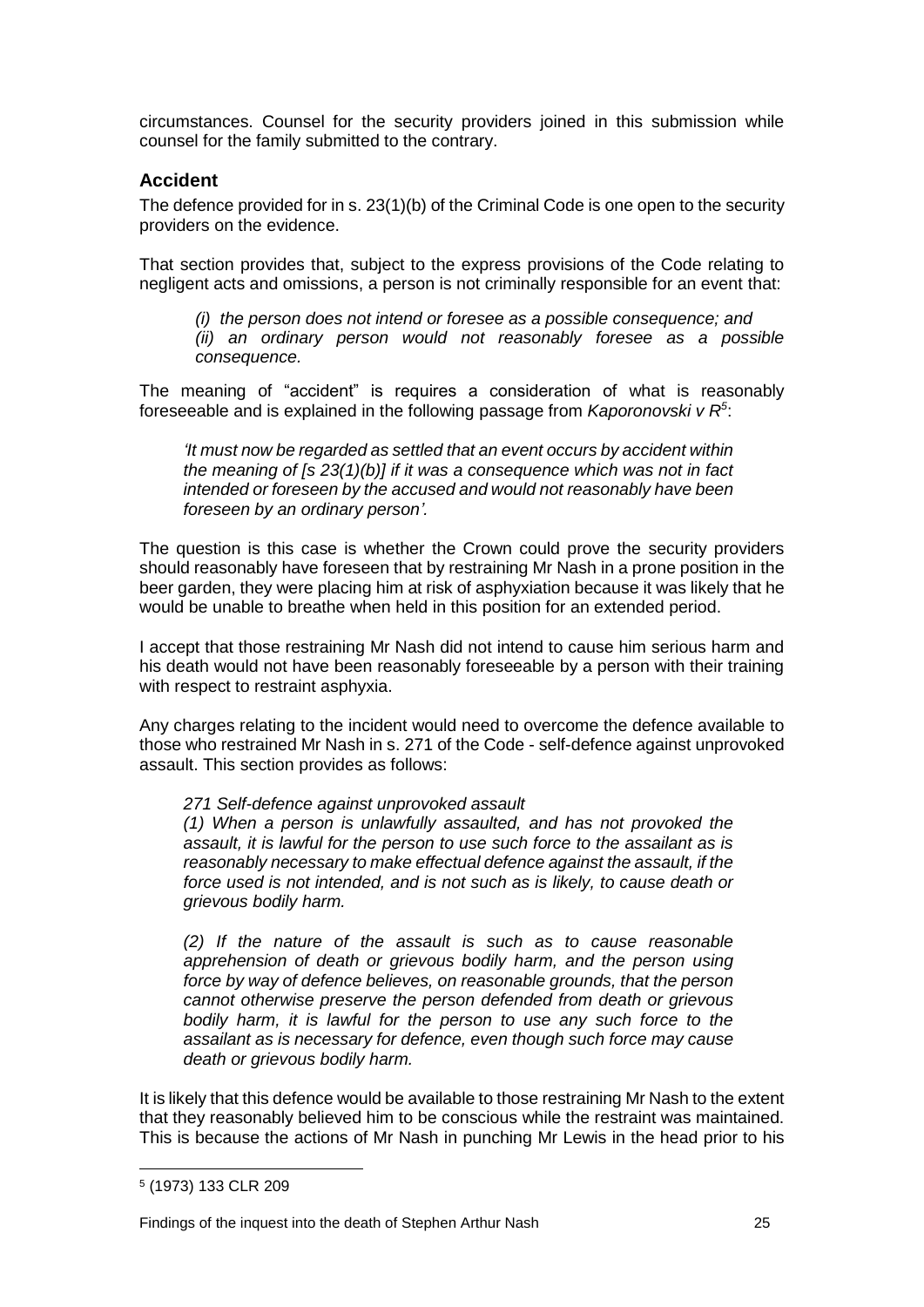being restrained on a second occasion provided a clear basis for members of staff to reasonably believe he would assault them (and potentially cause grievous bodily harm) if he were released.

There is no reasonable basis to conclude that the restraint continued when those holding Mr Nash knew, or ought reasonably to have known, that he was unconscious. As noted above, this is because the evidence is not sufficiently strong to base a finding that Mr Nash was in fact unconscious for any more than a very brief period prior to the arrival of police.

The availability of the defences under sections 23 and 271 also militate against a referral to the DPP.

I have considered separately the actions of Mr Peters in apparently kicking Mr Nash.

There is admissible evidence in the form of partial CCTV footage and the evidence of Mr Merebark that Mr Peters used a kicking action to apply force to Mr Nash's left leg.

This occurred while Mr Nash was already restrained, perhaps not as completely as desired. It is not clear where this force was actually applied. The autopsy report did not find any significant bruising to Mr Nash's left leg. The bruising that was identified on his calf muscle was indicative of the left leg being held in a leg lock.

Mr Peters' actions need to be considered in the context of the overall struggle, including the evidence that he was asked by another member of staff to assist in restraining Mr Nash's left leg, which at that time was not fully under control. In the circumstances defences under sections 271 and 273 of the Code would be available. Section 273 provides as follows:

#### *273 Aiding in self-defence*

*In any case in which it is lawful for any person to use force of any degree for the purpose of defending himself or herself against an assault, it is lawful for any other person acting in good faith in the first person's aid to use a like degree of force for the purpose of defending the first person*

<span id="page-28-0"></span>I do not propose to refer Mr Peters' conduct to the Director of Public Prosecutions.

# **Comments and recommendations**

Section 46, in so far as it is relevant to this matter, provides that a coroner may comment on anything connected with a death that relates to public health or safety, the administration of justice or ways to prevent deaths from happening in similar circumstances in the future.

Evidence from the security providers at the inquest generally displayed a lack of awareness of the risks of holding a person face down on the ground for a lengthy period. The risks are clearly exacerbated for individuals who are either obese or bulky such as Mr Nash and those who are intoxicated. There have been a number of hotel patrons who have died in similar circumstances in Queensland and other States over the past decade.

Some agencies who employ workers engaged in use of force options as part of their work have developed specific training programs that emphasise the safe application of force, and highlight the risks associated with restraint and positional asphyxia.